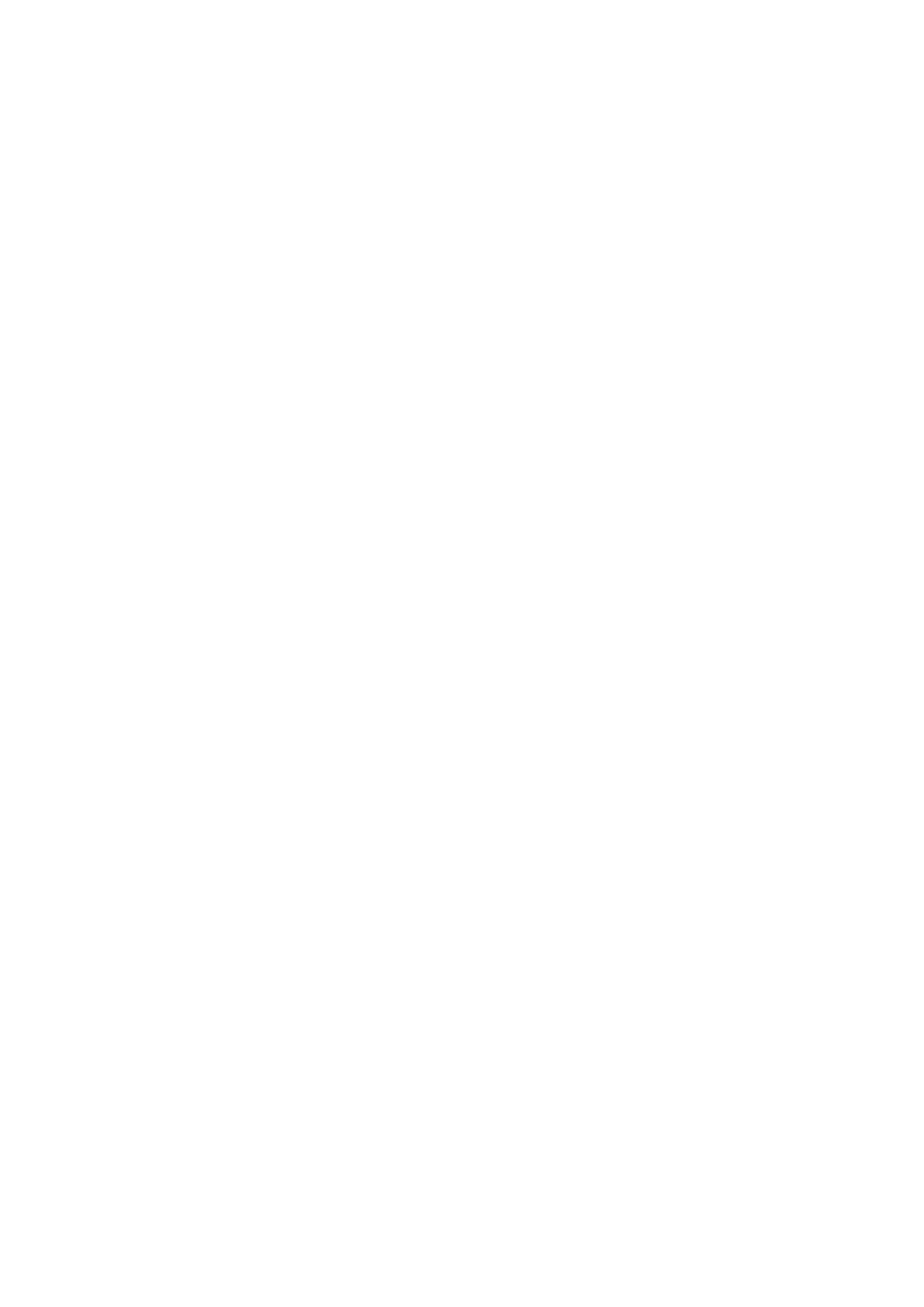

## Table of contents

| $\mathbf{1}$   |       |                                                                                           |  |
|----------------|-------|-------------------------------------------------------------------------------------------|--|
| $\overline{2}$ |       |                                                                                           |  |
|                | 2.1   |                                                                                           |  |
|                | 2.2   | Development of the indicators used for determining the applicable incentive-based         |  |
|                |       |                                                                                           |  |
|                | 2.2.1 | Indicator 1: Virtual conversion quantities converted from high CV to low CV quality       |  |
|                |       |                                                                                           |  |
|                | 2.2.2 | Indicator 2: Balancing quantities supplied/received for high CV gas to low CV gas         |  |
|                |       | conversion purposes relative to the total balancing gas quantities supplied/received . 14 |  |
|                | 2.2.3 | Indicator 3: Balancing gas quantities supplied/received for high CV to Low CV gas         |  |
|                |       | conversion purposes relative to the total low CV gas demand in the market area 15         |  |
|                | 2.2.4 | Indicator 4: Low CV gas quantities purchased for balancing purposes relative to the total |  |
|                |       |                                                                                           |  |
| 3              |       |                                                                                           |  |
|                | 3.1   | Description, weighting and calculation of the indicators applied 17                       |  |
|                | 3.1.1 | Indicator 1: Virtual conversion quantities converted from high CV to low CV quality       |  |
|                |       |                                                                                           |  |
|                | 3.1.2 | Indicator 2: Balancing gas quantities supplied/received for high CV gas to low CV gas     |  |
|                |       | conversion purposes relative to the total balancing gas quantities supplied/received . 18 |  |
|                | 3.1.3 | Indicator 3: Balancing gas quantities supplied/received for high CV to low CV gas         |  |
|                |       | conversion purposes relative to the total low CV gas demand in the market area 19         |  |
|                | 3.1.4 | Indicator 4: Low CV gas quantities purchased for balancing purposes relative to the total |  |
|                |       |                                                                                           |  |
|                | 3.2   |                                                                                           |  |
| 4              |       |                                                                                           |  |
|                | 4.1   | Projection of virtual conversion quantities and actual overall conversion quantities 23   |  |
|                | 4.2   |                                                                                           |  |
|                | 4.2.1 |                                                                                           |  |
|                | 4.2.2 |                                                                                           |  |
|                | 4.2.3 |                                                                                           |  |
|                | 4.3   |                                                                                           |  |
|                | 4.4   |                                                                                           |  |
| 5              |       |                                                                                           |  |
| 6              |       | Calculation steps to determine the applicable conversion neutrality charge 35             |  |
|                | 6.1   |                                                                                           |  |
|                | 6.2   | Determination of the planned use of the available technical conversion facilities  35     |  |
|                | 6.3   |                                                                                           |  |
|                | 6.4   |                                                                                           |  |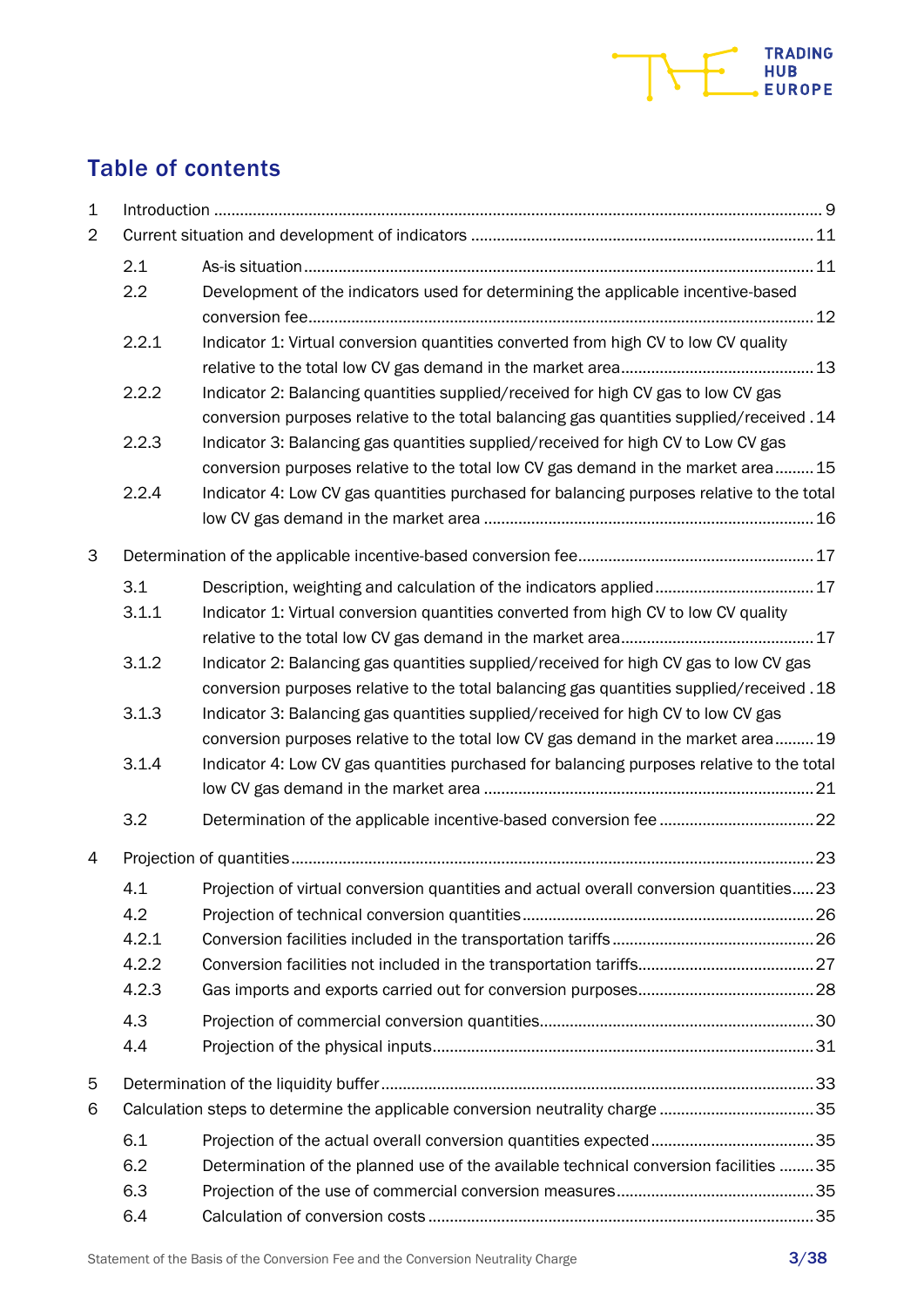# TRADING<br>HUB<br>EUROPE

|                | 6.5  |                                                                                 |  |
|----------------|------|---------------------------------------------------------------------------------|--|
|                | 6.6  | Projection of the revenues expected to be generated from conversion fees36      |  |
|                | 6.7  |                                                                                 |  |
|                | 6.8  |                                                                                 |  |
|                | 6.9  | Determination of the expected residual conversion costs to be recovered via the |  |
|                |      | conversion neutrality charge with due regard to the required liquidity buffer36 |  |
|                | 6.10 |                                                                                 |  |
| $\overline{7}$ |      |                                                                                 |  |
| 8              |      |                                                                                 |  |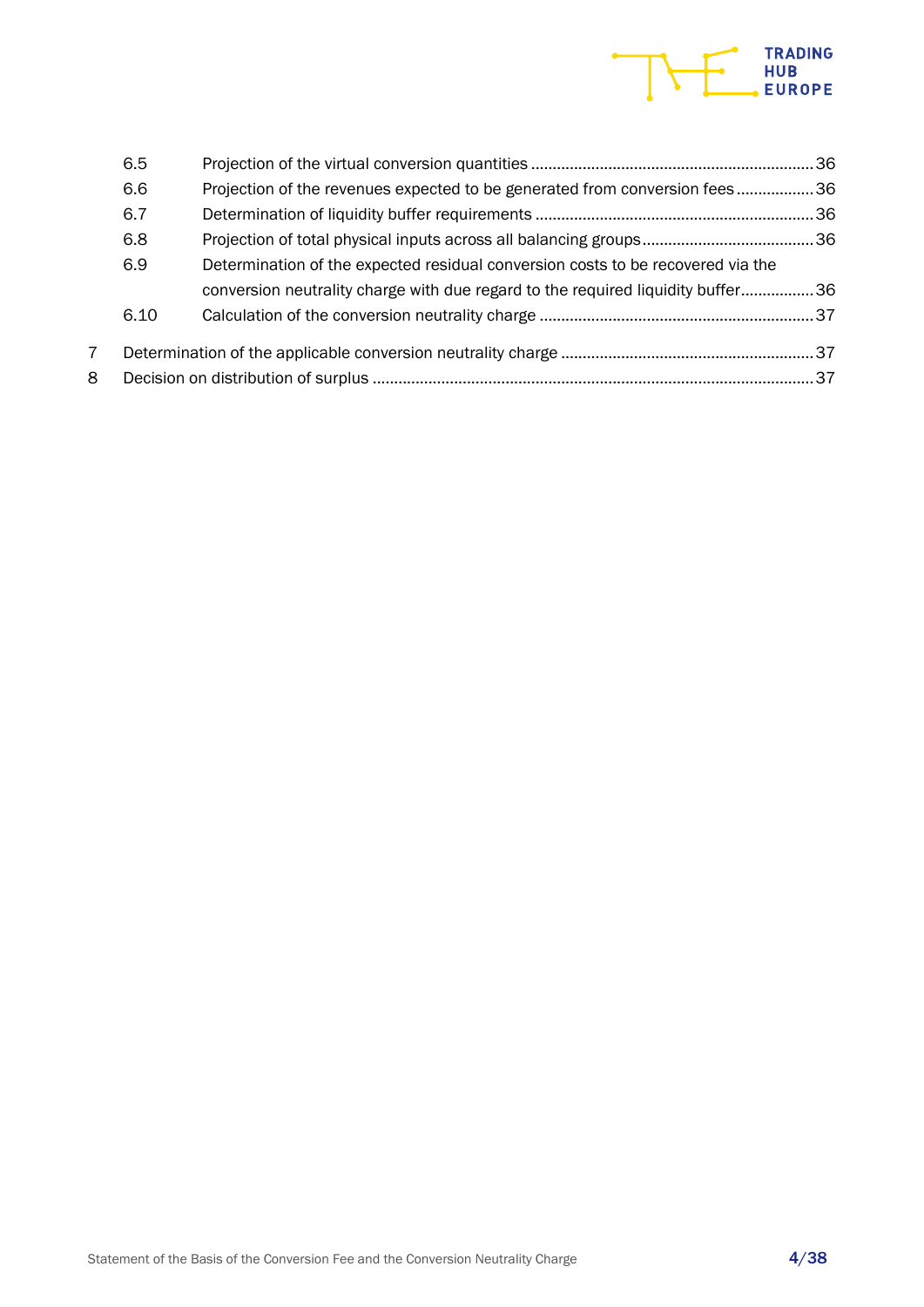

## List of figures

| Figure 2: System-wide virtual conversion quantities as a proportion of low CV gas demand  13           |  |
|--------------------------------------------------------------------------------------------------------|--|
| Figure 3: Commercial conversion quantities as a proportion of total balancing quantities               |  |
|                                                                                                        |  |
| Figure 4: Commercial conversion quantities as a proportion of low CV gas demand15                      |  |
| Figure 5: Low CV gas SystemBuy quantities as a proportion of low CV gas demand 16                      |  |
| Figure 6: Indicator 1 - Virtual conversion quantities as a proportion of low CV gas demand 18          |  |
| Figure 7: Indicator 2 – Commercial conversion quantities as a proportion of total balancing quantities |  |
|                                                                                                        |  |
| Figure 8: Indicator 3 - Commercial conversion quantities as a proportion of low CV gas demand  20      |  |
| Figure 9: Indicator 4 - Low CV gas SystemBuy quantities as a proportion of low CV gas demand21         |  |
|                                                                                                        |  |
|                                                                                                        |  |
|                                                                                                        |  |
| Figure 13: Technical conversion quantities (not included in transportation tariffs) 28                 |  |
|                                                                                                        |  |
|                                                                                                        |  |
|                                                                                                        |  |

## List of tables

| Table 3: Projection of the actual overall conversion quantities expected for each direction of conversion<br>Table 4: Determination of the planned use of the available technical conversion facilities35<br>Table 11: Expected conversion costs to be recovered via the conversion neutrality charge36 |  |
|---------------------------------------------------------------------------------------------------------------------------------------------------------------------------------------------------------------------------------------------------------------------------------------------------------|--|
|                                                                                                                                                                                                                                                                                                         |  |
|                                                                                                                                                                                                                                                                                                         |  |
|                                                                                                                                                                                                                                                                                                         |  |
|                                                                                                                                                                                                                                                                                                         |  |
|                                                                                                                                                                                                                                                                                                         |  |
|                                                                                                                                                                                                                                                                                                         |  |
|                                                                                                                                                                                                                                                                                                         |  |
|                                                                                                                                                                                                                                                                                                         |  |
|                                                                                                                                                                                                                                                                                                         |  |
|                                                                                                                                                                                                                                                                                                         |  |
|                                                                                                                                                                                                                                                                                                         |  |
|                                                                                                                                                                                                                                                                                                         |  |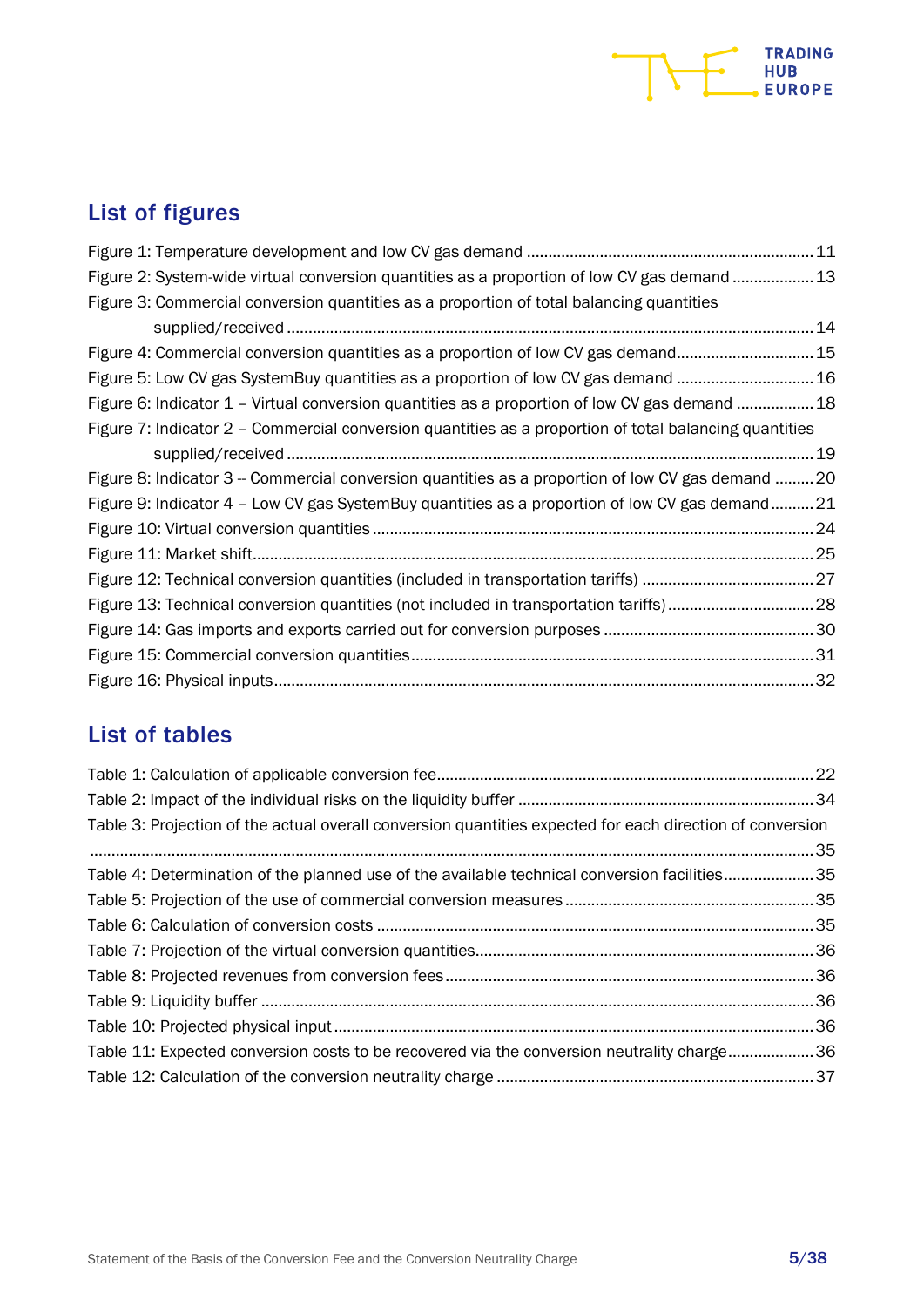

## List of abbreviations

| BK7           | <b>Ruling Chamber 7</b>                                                                         |
|---------------|-------------------------------------------------------------------------------------------------|
| <b>BNetzA</b> | <b>Federal Network Agency</b>                                                                   |
| <b>DZK</b>    | capacity subject to dynamic transport route restrictions" ("dynamisch zuordenbare Kapazitäten") |
| <b>FZK</b>    | capacity not subject to any transport route restrictions" ("frei zuordenbare Kapazitäten")      |
| <b>MAM</b>    | market area manager                                                                             |
| <b>NCG</b>    | NetConnect Germany GmbH & Co. KG                                                                |
| <b>OGE</b>    | Open Grid Europe GmbH                                                                           |
| <b>MBG</b>    | master balancing group                                                                          |
| <b>RLM</b>    | end customer with recorded demand measurement                                                   |
| <b>SLP</b>    | standard load profile end customer                                                              |
| TG            | Thyssengas GmbH                                                                                 |
| <b>THE</b>    | <b>Trading Hub Europe GmbH</b>                                                                  |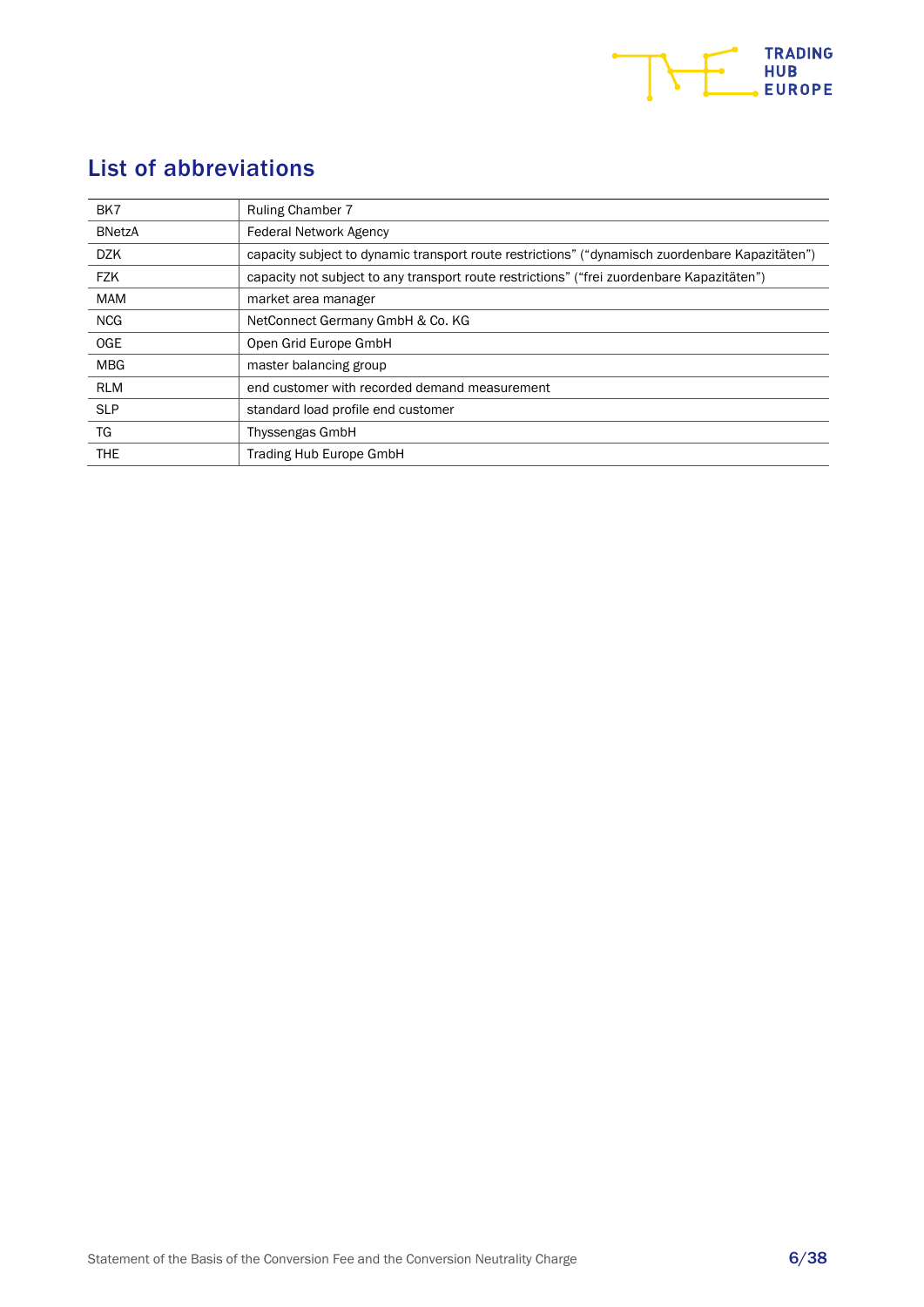

## **Definitions**

#### Virtual Conversion

The term Virtual Conversion refers to the quantity converted and invoiced for each balancing group portfolio under the cross-quality energy balancing mechanism, i.e. where the high CV and low CV gas balances determined for a master balancing group (MBG) have opposing signs, the lower of the two quantities (as measured in terms of their absolute values) is billed as the conversion quantity. Where low CV gas deficits are balanced out by means of high CV gas inputs, this is referred to as Virtual Conversion taking place in the direction from high CV to low CV quality (H to L). The opposite direction is defined as Virtual Conversion from low CV to high CV quality (L to H). The term Virtual Conversion may be used both for each (M)BG and for the aggregate Virtual Conversion quantity calculated as the sum of the Virtual Conversion quantities determined for all individual balancing groups.

#### System-wide Virtual Conversion Quantity

One of the alternative approaches for determining the actual overall conversion quantity: The Systemwide Virtual Conversion Quantity is calculated by summing all inputs and offtakes across all balancing group portfolios registered in the market area for which both high CV and low CV gas allocations are recorded, with these sums being calculated separately for each gas quality. If the resulting high CV and low CV gas balances are in opposite directions (different algebraic signs), then the lower of the two quantities (as measured in terms of their absolute values) represents the System-wide Virtual Conversion Quantity.

In this calculation all balancing group portfolios comprising at least one subordinate balancing group (SBG) for gas of a quality different from the gas quality of the relevant MBG are taken into account. Both the MBG and SBG must be actively used, i.e. both must have been declared as receiving data for energy balancing purposes.

#### Commercial Conversion

In order to apply a commercial value to the System-wide Virtual Conversion Quantity the relevant figure is compared with the quantities of gas that were supplied/received as part of the market-based ("external") balancing actions taken on the day in question. For this purpose, it is assumed that quality-specific balancing sell transactions in the gas quality for which there is an oversupply and the quality-specific or locational balancing buy transactions in the quality for which there is an undersupply have been made for the purpose of Commercial Conversion, with the upper limit being represented by the System-wide Virtual Conversion Quantity.

#### Physical Conversion Quantity

One of the alternative approaches for determining the Actual Overall Conversion Quantity: Where balancing actions have been taken in opposite directions, i.e. where quality-specific (balancing criterion "Quality") or locational balancing buy transactions have been made in one gas quality whilst qualityspecific or locational balancing sell transactions have been made in the other gas quality, the lower of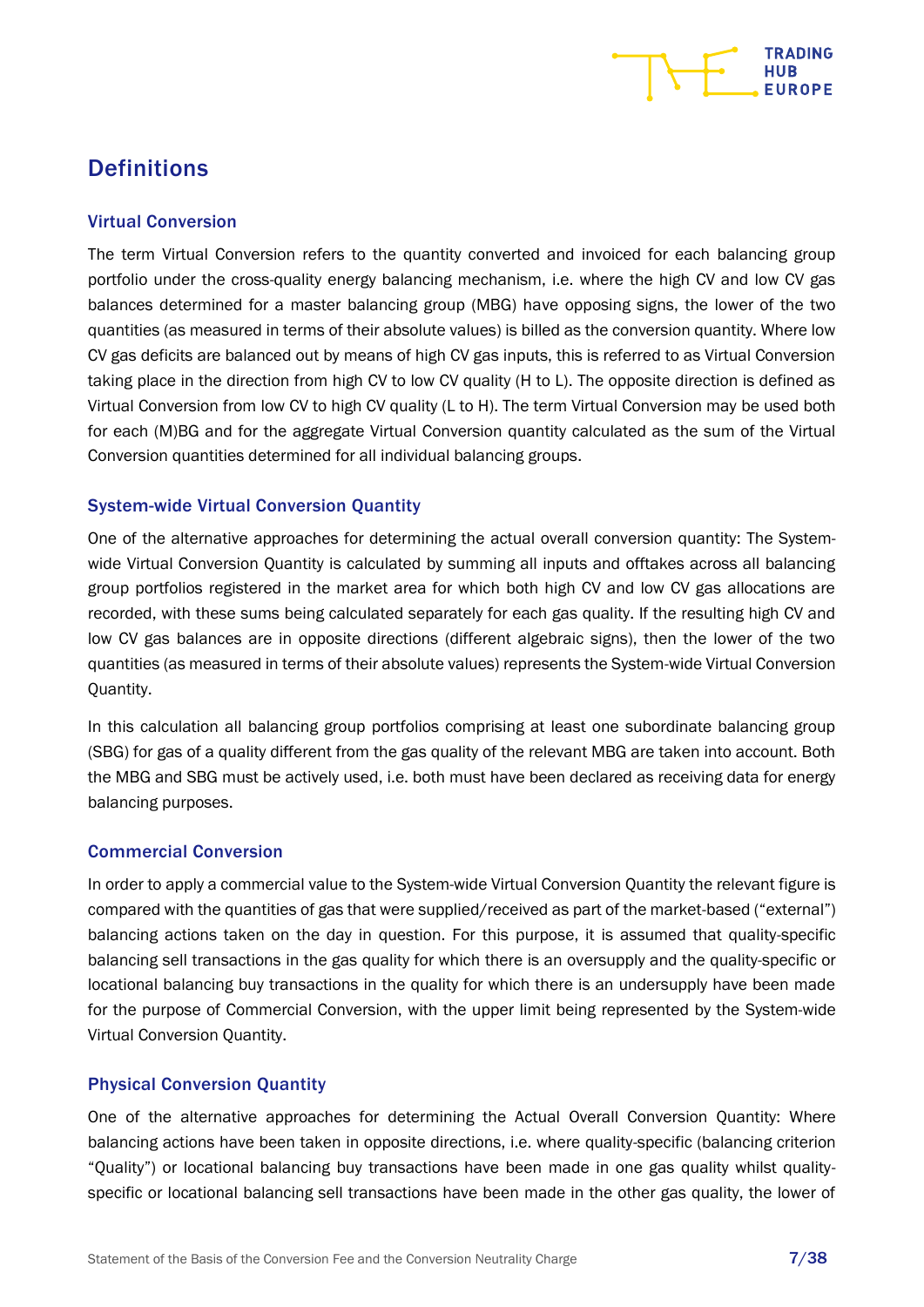

the two quantities (as measured in terms of their absolute values) represents the actual overall conversion quantity.

#### Actual Overall Conversion Quantity

Umbrella term for the quantity determined according to either the "system-wide virtual" approach (System-wide Virtual Conversion Quantity) or the "physical" approach (Physical Conversion Quantity).

#### Technical Conversion

Refers to the process of converting gas quality by means of technical measures, with a distinction being made between Technical Conversion measures that are already covered by the relevant network operators' transportation tariffs and other Technical Conversion measures which are only available to the MAM at extra costs (for example Technical Conversion via Third-party Conversion Facilities or Gas Imports and Exports Carried out for Conversion Purposes). An example of a Technical Conversion measure already covered by network operators' transportation tariffs is the conversion of gas in technical mixing plants operated by the gas transmission system operators (TSOs).

#### Gas Imports and Exports Carried Out for Conversion Purposes

Sub-set of a Technical Conversion measure; In this case, capacities for gas of different qualities are booked at two cross-border interconnection points with the Netherlands, and gas of one quality is shipped into the Dutch network while gas of the other quality is shipped back out form the Netherlands.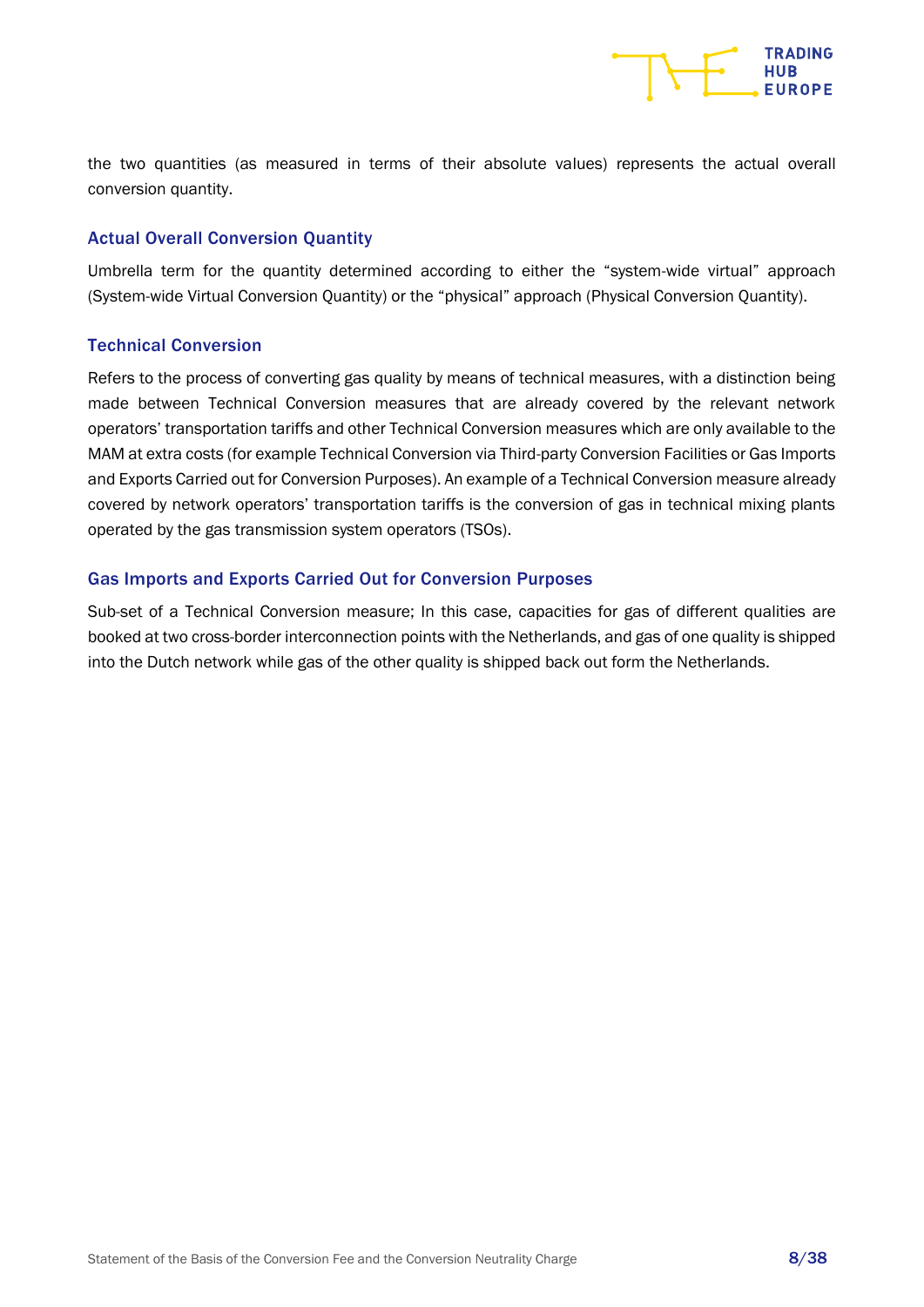

# <span id="page-8-0"></span>1 Introduction

Trading Hub Europe (THE) in its role as market area manager has an obligation under section 4(c) of the operative provisions of the administrative ruling BK7-11-002 handed down by the German national regulatory authority Bundesnetzagentur (hereinafter referred to as the "Federal Network Agency") on 27 March 2012 (the so-called KONNI GAS decision) as amended by the administrative ruling BK7-16-050 of 21 December 2016 to publish the basis and methodology it uses to calculate its conversion fees and conversion neutrality charges for the Trading Hub Europe market area.

In the validity period from 1 October 2021 to 30 September 2022, THE will charge a conversion fee of 0.45 EUR/MWH for the conversion of gas from high CV to low CV quality. A conversion neutrality charge will not be levied.

For harmonisation purposes the steps to be followed in setting the applicable conversion fee and conversion neutrality charge have been prescribed by the Federal Network Agency. The conversion fee is to be determined based on a set of indicators with a view to providing certain incentives ("incentive-based conversion fee"). The conversion neutrality charge is to be determined based on the following calculation steps:

- Projection of the actual overall conversion quantities expected for each direction of conversion
- Determination of the planned use of the available technical conversion facilities, separately for conversion measures already covered by network operators' transportation tariffs and conversion measures that are subject to separate fees
- Projection of the use of commercial conversion measures
- Calculation of conversion costs
- Projection of the virtual conversion quantities expected for each direction of conversion
- Allowance for the incentive-based conversion fee to be charged for the conversion of gas from high CV to low CV quality
- Estimate of the revenues expected to be generated from conversion fees charged for the conversion of gas from high CV to low CV quality
- Determination of liquidity buffer requirements
- Projection of total physical inputs across all balancing groups
- Determination of the expected residual conversion costs to be recovered via the conversion neutrality charge, with due regard to the required liquidity buffer

Under the amended Konni Gas ruling the conversion fee to be charged for the conversion of gas from high CV to low CV quality (H to L) has been subject to a permanent fee cap of 0.45 EUR/MWh since 1 April 2017. No conversion fee may be applied for the conversion of gas from low CV to high CV quality (L to H). The market area managers are to take an incentive-based approach to setting the level of the H-to-L conversion fee. The conversion fee is to be set at a level that ensures that market participants are sufficiently incentivised to engage in cross-quality gas trading whilst also ensuring that the market area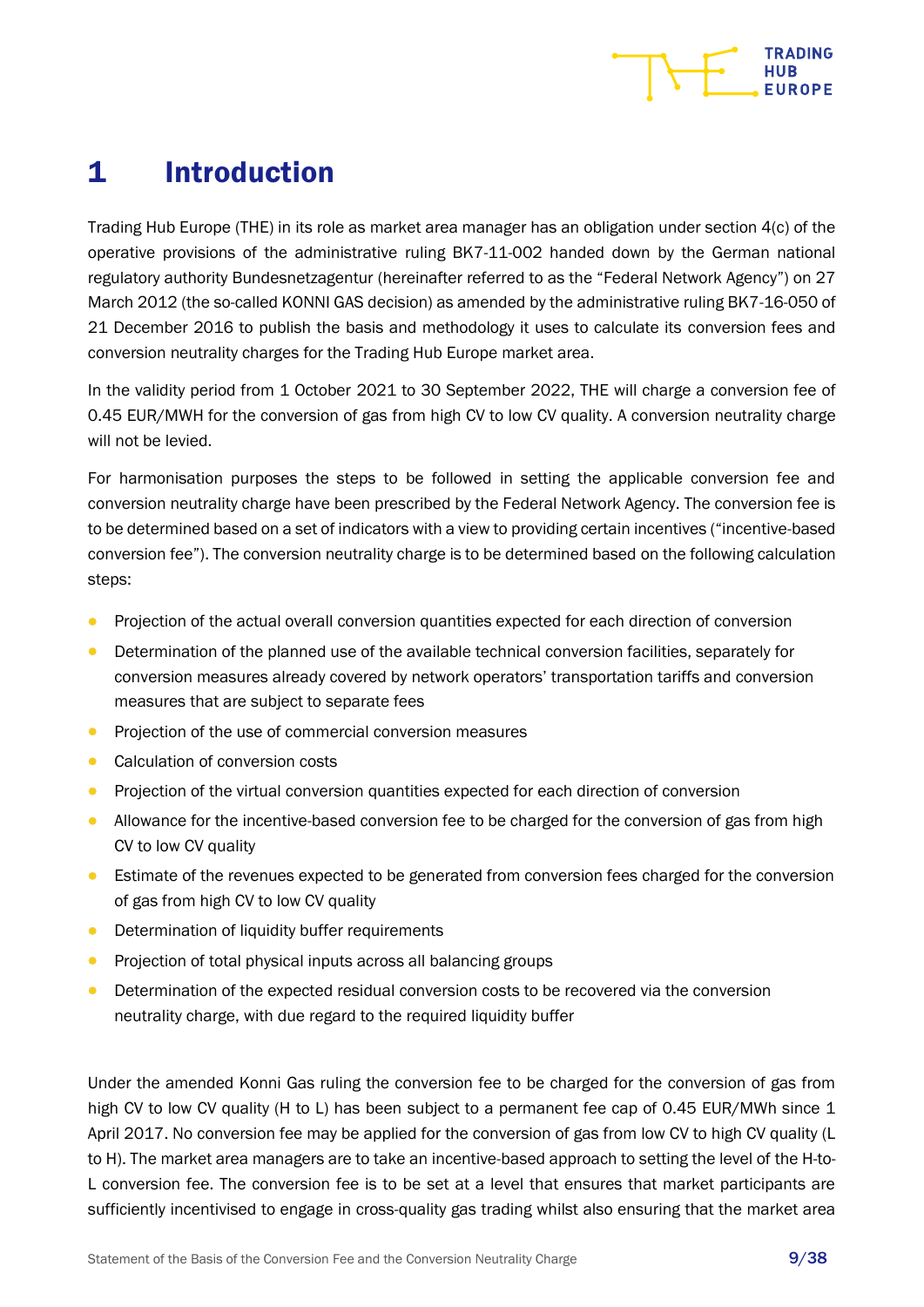

manager does not become the main party procuring the quantities of low CV gas needed to supply end users of low CV gas in its market area.

Based on these assumptions and in consideration of the steps prescribed by the Federal Network Agency, the calculations we have made to determine the applicable conversion fee and the conversion neutrality charge are as set out in the following report. This is preceded by a brief review of the development of the conversion mechanism and the indicators used to determine the fee in what used to be the separate GASPOOL and NetConnect Germany (NCG) market areas. For a detailed description of the development of the conversion mechanism, please refer to the "Evaluation Report on the Gas Quality Conversion Mechanism" of GASPOOL Balancing Services GmbH (for the GASPOOL market area, www.gaspool.de) and NetConnect Germany GmbH & Co. KG (for the NCG market area, www.net-connect-germany.com). As of 1 February 2022, Trading Hub Europe will publish a first joint Evaluation Report its website (www.tradinghub.eu).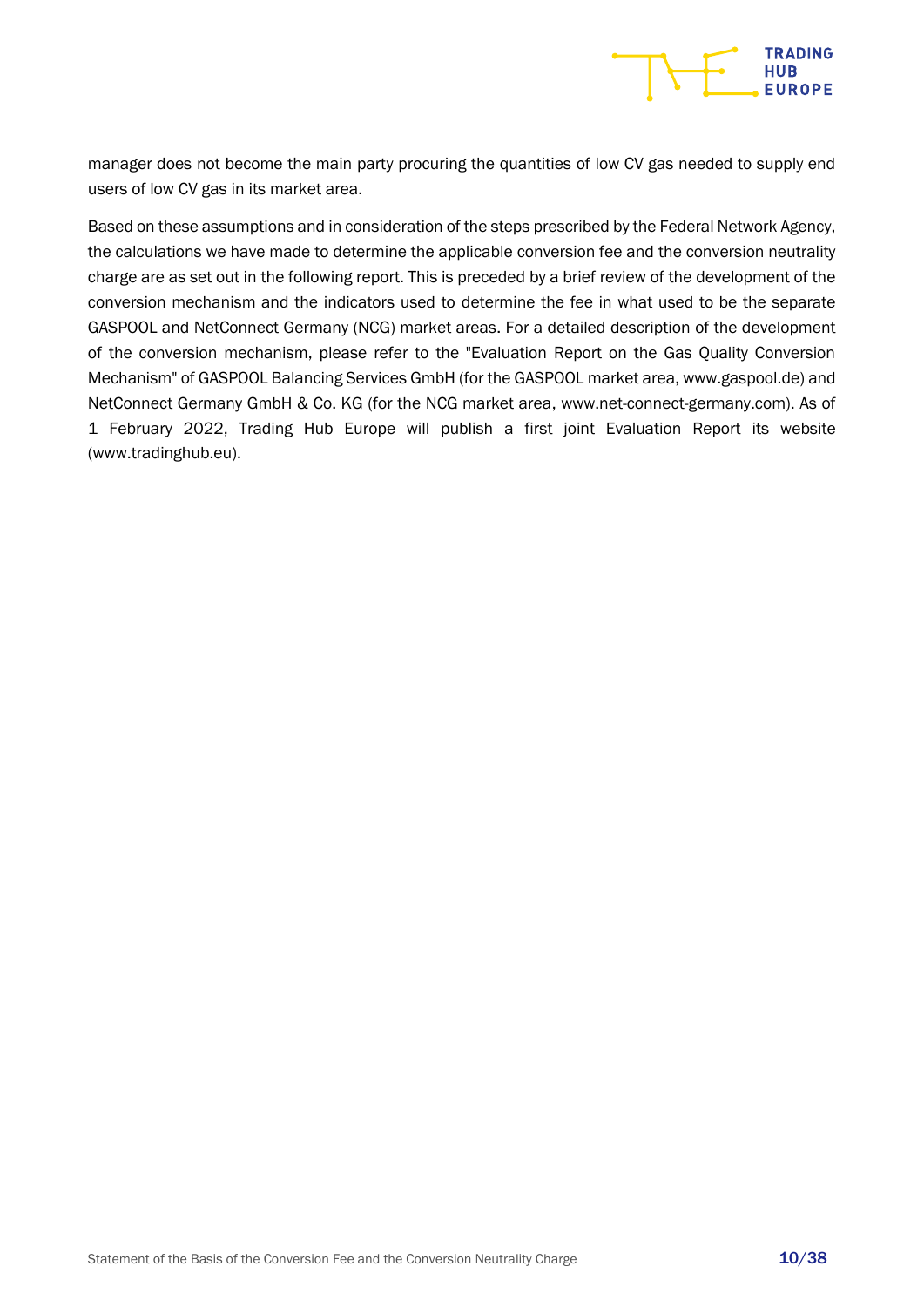# <span id="page-10-0"></span>2 Current situation and development of indicators

## <span id="page-10-1"></span>2.1 As-is situation

The following is a description of the development of the conversion system in relation to the overall situation of the low CV gas network and temperature development.

After the virtual conversion quantities from high CV to low CV quality had increased significantly during the 2017/18 heating season (October to March), these quantities dropped in the 2018/19 heating season as a result of the warm weather. The winter of 2019/20 was even warmer. The temperatures in December 2019 and January 2020 were significantly above the temperatures recorded in previous winters, averaging at 4.6 °C and 4.7 °C, respectively; e.g. -0.2 °C in February 2018 or 1.7 °C in January 2019.

In the current gas year, virtual and commercial conversion quantities increased significantly overall. Particularly during the winter months, the quantities converted from high CV to low CV quality rose to record levels.

Owing to the ongoing market area conversion, low CV gas sales have been falling continuously in the period under review since October 2017. Despite the lower temperatures in the 2020/21 winter season, the current quantities are only around 80% of the quantities recorded in the 2017/18 winter season (see [Figure](#page-10-2) 1).



<span id="page-10-2"></span>Figure 1: Temperature development and low CV gas demand

**TRADING** HUR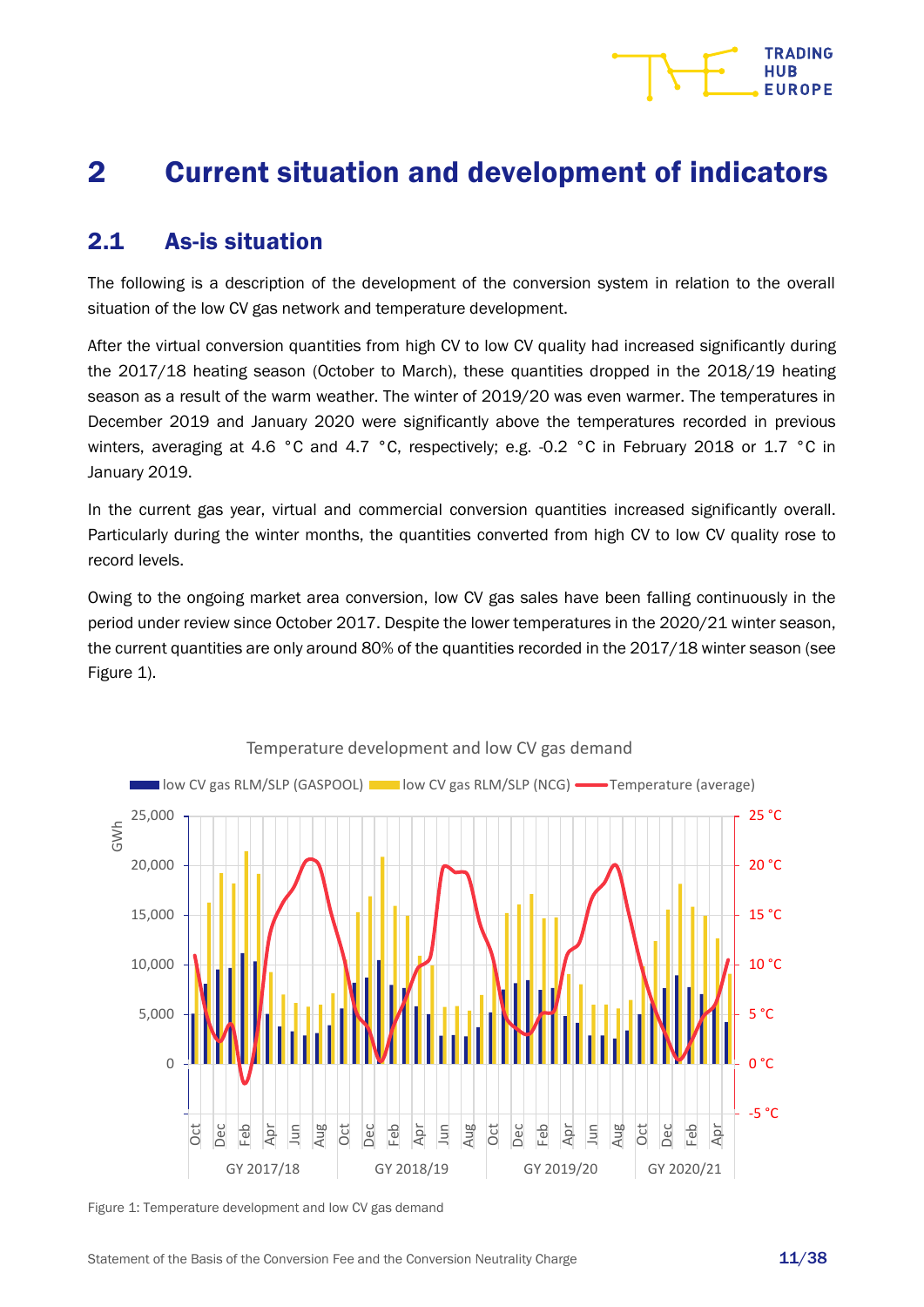

## <span id="page-11-0"></span>2.2 Development of the indicators used for determining the applicable incentive-based conversion fee

According to the amended Konni Gas ruling we have to determine our incentive-based conversion fee based on a set of suitable indicators that duly reflect the conversion fee's intended purpose of influencing market participants' behaviour, and to describe these in a transparent manner when publishing our statement of the basis of the conversion fee.

In its Konni Gas ruling the Federal Network Agency proposes the following three possible indicators:

- the quantities of gas that are virtually converted from high CV to low CV quality as measured relative to the total low CV gas demand in the market area  $(Indication 1)$
- the balancing quantities that are supplied/received for the purpose of converting gas from high CV to low CV quality as measured relative to the total balancing quantities supplied/received [\(Indicator](#page-17-0) 2)
- the balancing quantities that are supplied/received for the purpose of converting gas from high CV to low CV quality as measured relative to the total low CV gas demand in the market area [\(Indicator](#page-18-0) 3)

THE has to assess these indicators as to their suitability for the determination of an incentive-based conversion fee. THE further has an obligation to determine, assess and apply such additional indicators as it deems suitable for determining its conversion fee. The data base used to determine these indicators is to cover a period of at least 12 months so as to ensure that it provides a sound basis for drawing reliable conclusions as to the required level of an incentive-based conversion fee.

THE has identified one additional indicator other than the three proposed by the Federal Network Agency that we believe are a suitable reference for setting an incentive-based conversion fee:

• the quantities of low CV gas that are purchased for balancing purposes as measured relative to the total low CV gas demand in the market area [\(Indicator 4\)](#page-20-0)

The indicators "Base case for virtual conversion from high CV gas to low CV gas" (GASPOOL) and "Commercial break-even point" (NCG) used previously in the old market areas are no longer used in THE's Germany-wide market area.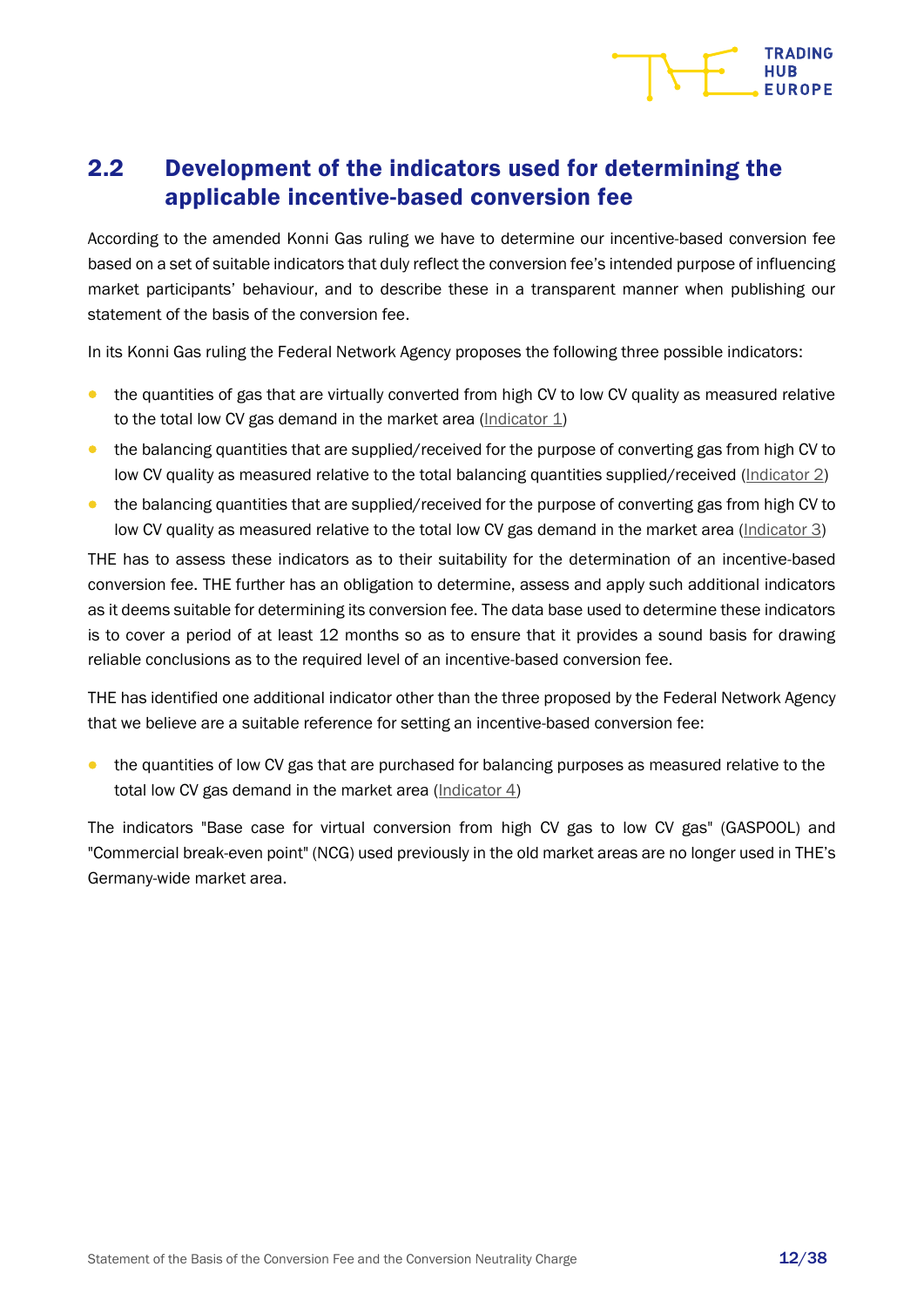

#### <span id="page-12-0"></span>2.2.1 Indicator 1: Virtual conversion quantities converted from high CV to low CV quality relative to the total low CV gas demand in the market area

In order to calculate this indicator, we examined the relationship between the conversion fee level and the proportion of total low CV gas demand that was virtually converted by balancing group managers (BGMs) in each of the previous conversion periods. Starting in October 2017, Figure 2 shows the maximum daily proportion for each of the old market areas in the respective month. The chart also shows the conversion fee for each of the old market areas applicable in the respective month.

Indicator 1 clearly shows the dependence of the virtual conversion quantities on the given conversion fee. In the old GASPOOL market area, the reduction to 0.39 EUR/MWh in October 2020 led directly to a significant increase in offtakes of low CV gas (maximum daily values) at exit points supplied by converted high CV gas, so that these proportions rose to almost 70% in January/February 2021. After the fee was set at 0.45 EUR/MWh in the old NCG market area, the proportion of low CV gas sales accounted for by virtual conversion dropped to a level the system can cope with, which at the same time reflects a relevant use of the conversion system. Nevertheless, a significant increase in the proportions compared to the previous gas year can also be observed in the old NCG market area despite the unchanged conversion fee.



#### System-wide virtual H-to-L conversion as a proportion of low CV gas demand (maximum)

<span id="page-12-1"></span>Figure 2: System-wide virtual conversion quantities as a proportion of low CV gas demand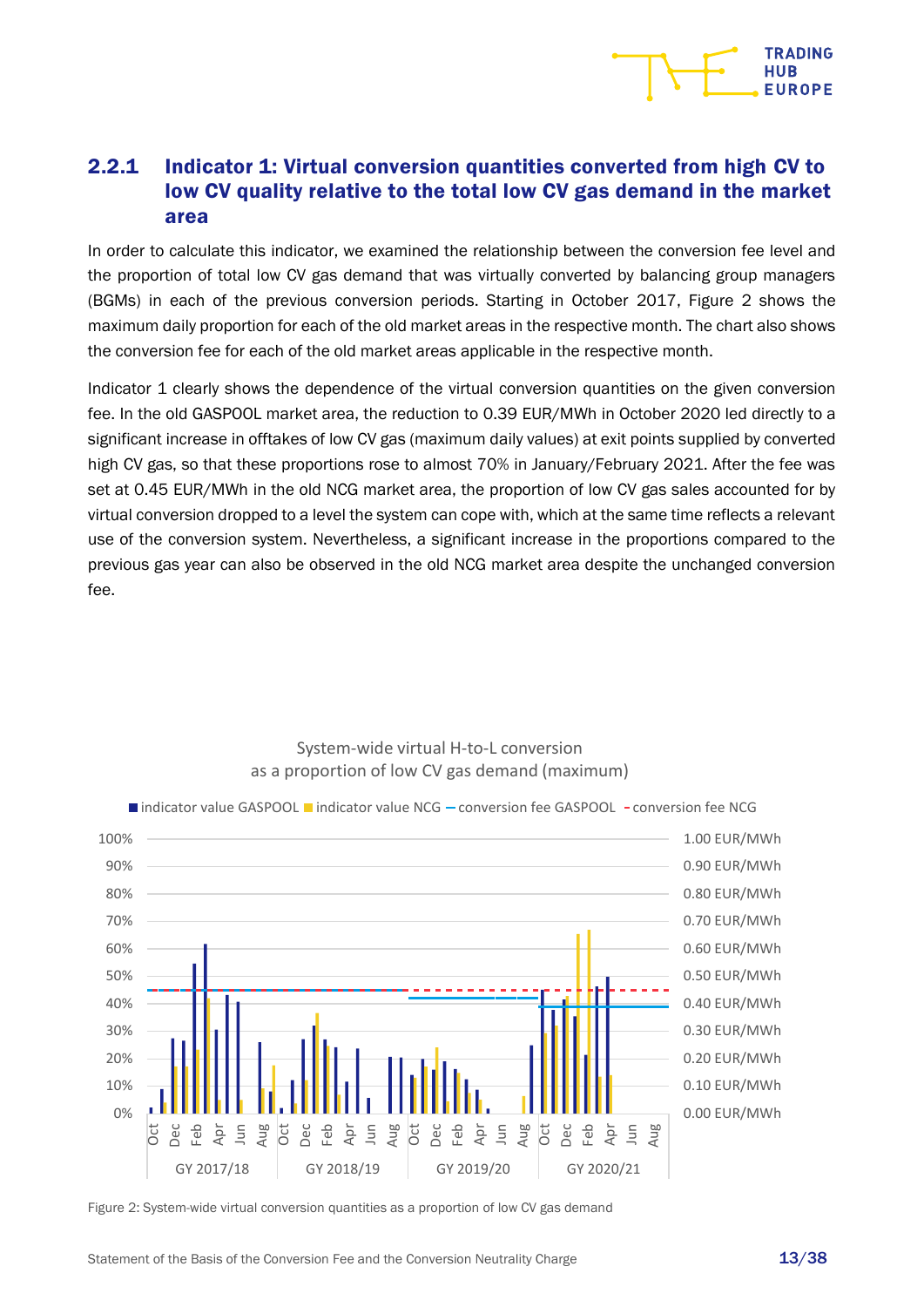

#### <span id="page-13-0"></span>2.2.2 Indicator 2: Balancing quantities supplied/received for high CV gas to low CV gas conversion purposes relative to the total balancing gas quantities supplied/received

In order to calculate this indicator, we examined the relationship between the conversion fee level and the proportion of our total balancing quantities (SystemBuy and SystemSell) that was used for the purpose of taking commercial H-to-L conversion measures in each of the previous conversion periods. Starting in October 2017, Error! Reference source not found. shows arithmetic mean of all daily proportions for each of the old market areas in the respective month. The chart also shows the conversion fee applicable in the respective month.

THE considers that this indicator is only of limited value as a reference, given that ultimately the results it provides depend strongly on the magnitude of the balancing actions we have to take. In situations where we have to balance very large system imbalances primarily driven by other effects, even comparably high levels of conversion activities and corresponding commercial conversion measures would represent a relatively small proportion of our total balancing actions.

Nevertheless, a similar development can be seen in Indicator 2 as in the other indicators: The reduction of the fee to 0.39 EUR/MWh in the old GASPOOL market area in October 2020 resulted in an increase in the proportion of balancing actions used for commercial conversion to as much as 40%.

These values were last recorded in the 2017/2018 gas year. After the fee was set at 0.45 EUR/MWh in the old NCG market area, the proportion of low CV gas sales accounted for by balancing actions used for commercial conversion purposes has now arrived at a level the system can cope with overall, even though proportions fluctuated in the individual fee periods while the fee remained unchanged and in January /



Commercial conversion quantities as a proportion of total balancing quantities supplied/received (average)

<span id="page-13-1"></span>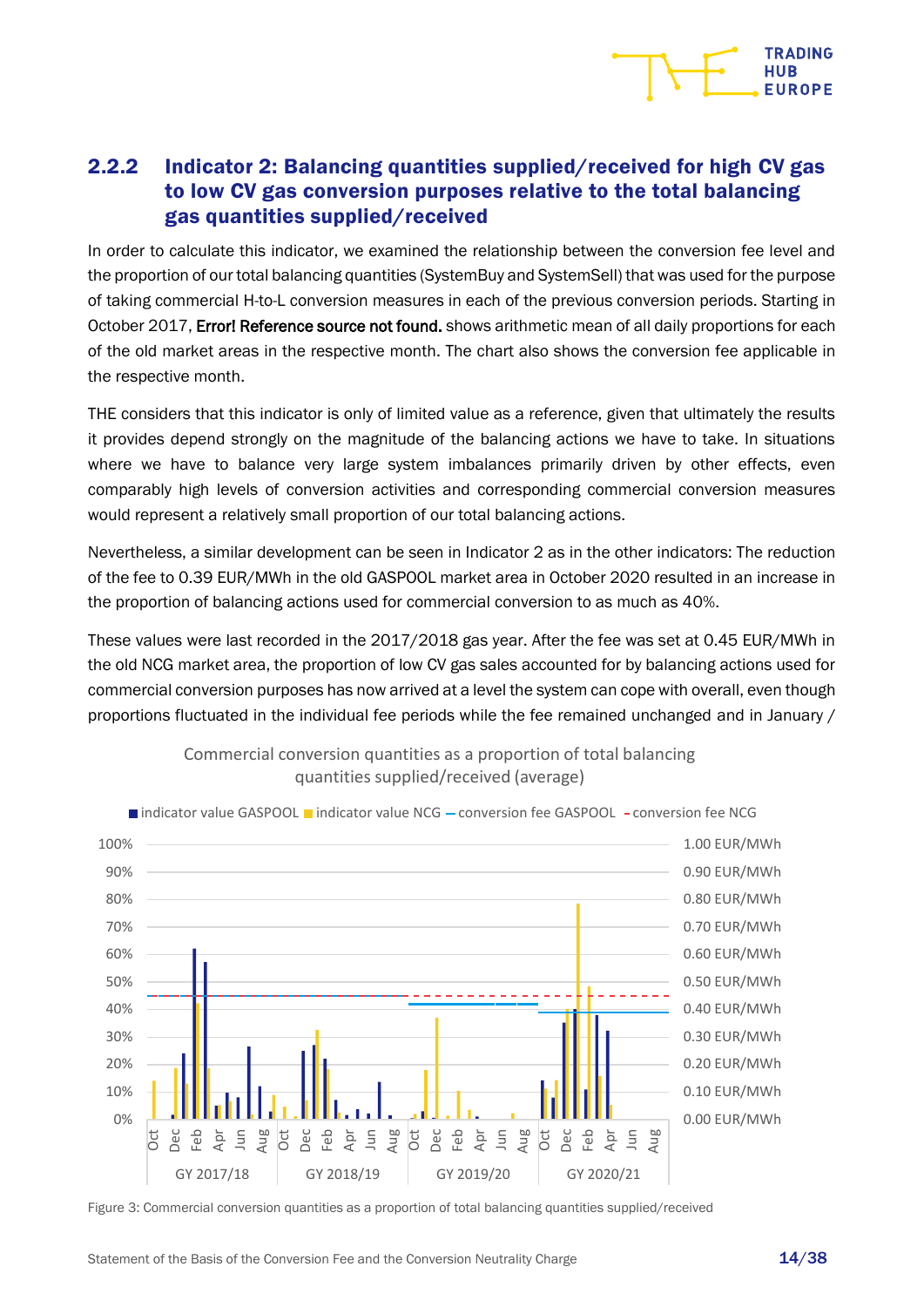

February 2021 the proportions of balancing actions used for commercial conversion rose to almost 50% and 80%, respectively. It is important to note that in the winter months in particular, commercial conversion still accounts for up to half of the balancing actions taken.

#### <span id="page-14-0"></span>2.2.3 Indicator 3: Balancing gas quantities supplied/received for high CV to Low CV gas conversion purposes relative to the total low CV gas demand in the market area

In order to calculate this indicator, we examined the relationship between the conversion fee level and the proportion of low CV gas demand that was provided via commercial H-to-L conversion measures for each of the previous conversion periods. Starting in October 2017, [Figure](#page-14-1) 4 shows the maximum daily proportion for each of the old market areas in the respective month. The chart also shows the conversion fee applicable in the respective month.

We believe that this indicator is suitable for helping us assess whether market participants' conversion behaviour might result in THE becoming the main buyer of low CV gas. The trends observed for the indicators listed above can also be found in Indicator 3. The proportion of low CV gas demand accounted for by commercial conversion, for example, rose rises significantly in October 2020 in the old GASPOOL market area after the conversion fee had been reduced to 0.39 EUR/MWh. Here, proportions of over 30% were reached in some of the months, while in previous gas years they had been no higher than 10%. In the old NCG market area where the fee has been constantly set at 0.45 EUR/MWh, the proportions have dropped to a level the system can cope with overall, even though some fluctuations can be observed in individual fee periods and in the winter of 2020/2021, the proportion of balancing actions used for commercial conversion in low CV gas sales rose to over 60% in some cases.





<span id="page-14-1"></span>Figure 4: Commercial conversion quantities as a proportion of low CV gas demand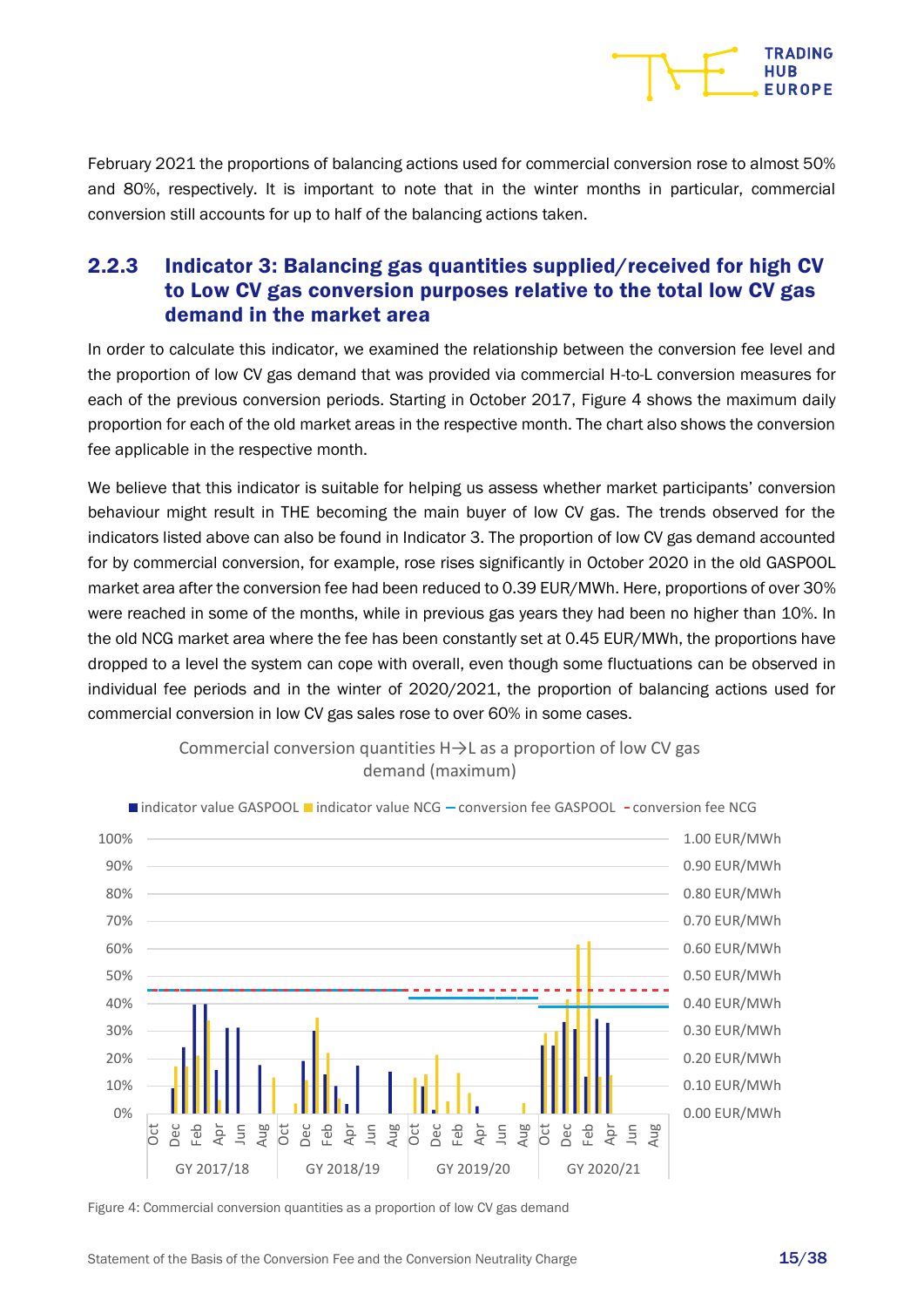

#### <span id="page-15-0"></span>2.2.4 Indicator 4: Low CV gas quantities purchased for balancing purposes relative to the total low CV gas demand in the market area

In order to calculate this indicator, we examined the relationship between the conversion fee level and the proportion of total low CV gas demand that corresponds to the low CV gas quantities we purchased for balancing purposes for each of the previous conversion periods. Starting in October 2017, [Figure](#page-15-1) 5 shows the maximum daily proportion in the respective month for each of the old market areas. The chart also shows the conversion fee applicable in the respective month.

This indicator shows to what extent we procure gas for the supply low CV gas customers as part of our system balancing activities, even where this does not result in balancing actions in opposite directions and so is not considered a commercial conversion measure. Measuring the quantities of low CV gas we purchase as part of our balancing actions as a proportion of total low CV gas demand shows directly to what degree THE is becoming a buyer of low CV gas.

Indicator 4 also clearly reflects the effects of the reduction of the conversion fee: whilst the proportion of gas for the supply low CV gas customers in GASPOOL's old market area previously hardly ever reached 30%, it rose immediately to 50% after the fee was reduced in October 2020 and then remained at around 40% continuously in some cases thereafter. In the old NCG market area where the fee was set at a constant 0.45 EUR/MWh, the maximum proportions procured were usually in an acceptable range. However, especially in the 6-month winter periods, the quantities of low CV gas procured as balancing gas regularly rose to almost 50%, reaching over 70% in some cases in the old NCG market area in the winter of 2020/2021. Should the level remain at 50% or more occur over extended periods, this would lead to high conversion system costs.



#### Low CV gas SystemBuy quantities as a proportion of low CV gas demand (maximum)

<span id="page-15-1"></span>Figure 5: Low CV gas SystemBuy quantities as a proportion of low CV gas demand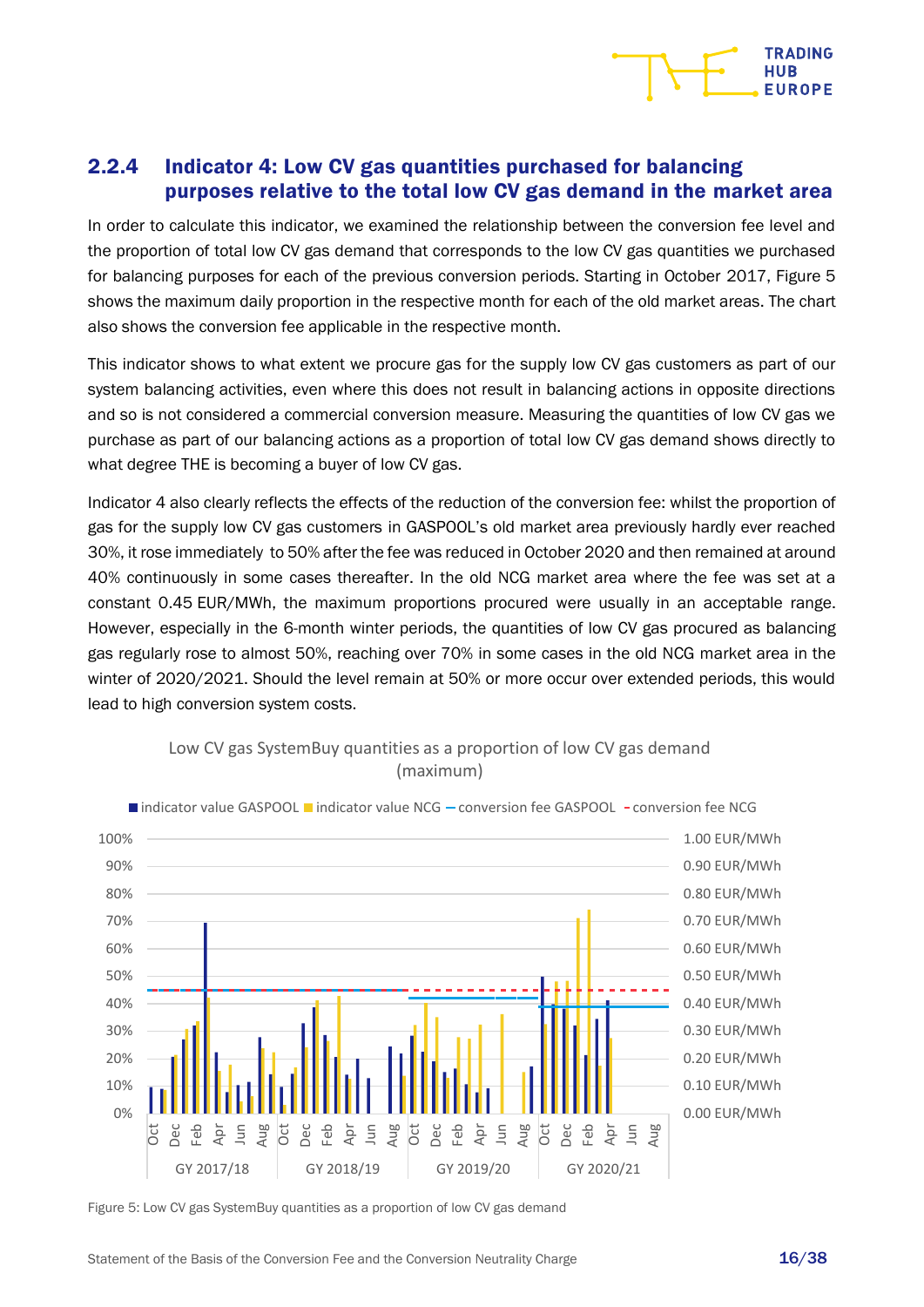

# <span id="page-16-0"></span>3 Determination of the applicable incentive-based conversion fee

We have determined our incentive-based conversion fee by calculating the required conversion fee level separately for each of the four indicators and then aggregating the results based on individual weights attributed to each indicator. The weights attributed for the purpose of this calculation are to reflect each indicator's suitability in comparison with the other indicators applied.

## <span id="page-16-1"></span>3.1 Description, weighting and calculation of the indicators applied

Indicator 2 (Balancing gas quantities supplied/received for high CV gas to low CV gas conversion purposes relative to the total balancing gas quantities supplied/received) is of limited use, as it is ultimately highly dependent on the balancing quantities supplied/received. If the balancing quantities supplied/received are very high due to other influences, a comparatively small proportion of the total balancing quantities would still arise despite relatively strong conversion behaviour and corresponding commercial conversion. In calculating the applicable conversion fee, Indicator 2 is therefore weighted at 10%.

Indicator 1 (Virtual conversion quantities converted from high CV to low CV quality relative to the total low CV gas demand in the market area), Indicator 3 (Balancing gas quantities supplied/received for high CV to Low CV gas conversion purposes relative to the total low CV gas demand in the market area) and Indicator 4 (Low CV gas quantities purchased for balancing purposes relative to the total low CV gas demand in the market area) all put factors of the conversion system in relation to low CV gas sales. We believe that the aforementioned indicators are well suited for determining an incentive-based conversion charge. Indicators 1, 3 and 4 are therefore each weighted at 30% which gives a total weighting of 90%.

### <span id="page-16-2"></span>3.1.1 Indicator 1: Virtual conversion quantities converted from high CV to low CV quality relative to the total low CV gas demand in the market area

In order to calculate this indicator, we examined the relationship between the conversion fee level and the proportion of low CV gas demand that was provided via commercial H-to-L conversion measures for each of the previous conversion periods. For the purpose of carrying out these calculations we adjusted the underlying data base by eliminating "outliers" and also by applying a lesser weight to phases with low conversion quantities observed during a conversion period. For the GASPOOL market area, low CV equity gas production was taken into account.

[Figure](#page-17-1) 6 shows the proportion assigned to each fee as a separate data point. These calculations were made separately for the GASPOOL and NCG market areas. As no significant conversion has occurred for fees above 1 EUR/MWh, they were excluded from the analysis. We performed a linear regression analysis to describe the distribution of all data points for the old market areas deriving an equation that returns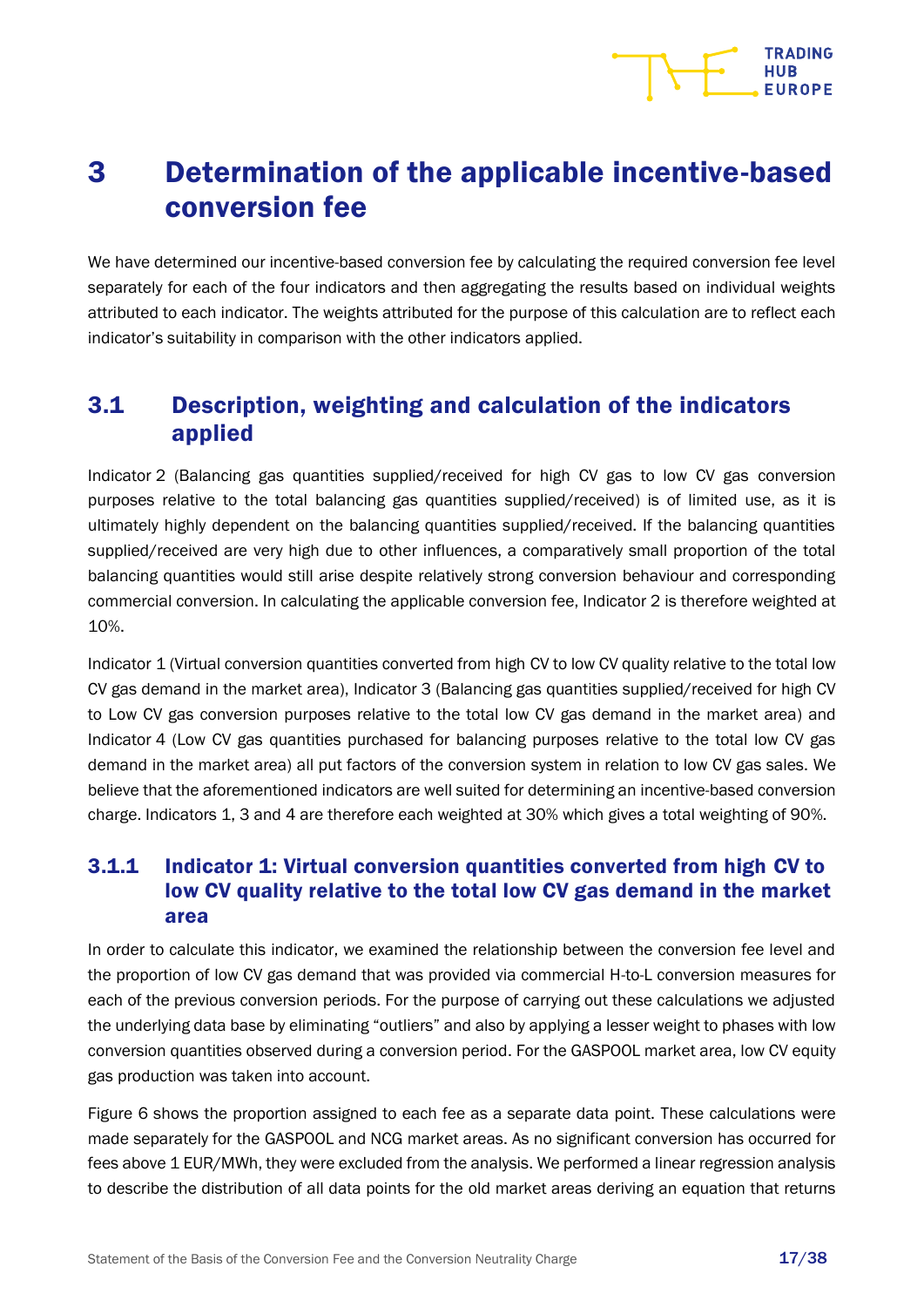

#### Virtual H-to-L conversion quantities as a proportion of low CV gas demand



<span id="page-17-1"></span>Figure 6: Indicator 1 – Virtual conversion quantities as a proportion of low CV gas demand

the proportion of low CV gas demand that was virtually converted by BGMs for each given fee level. This forecast was applied to THE's market area.

In THE's view a proportion of virtual conversion from high CV to low CV quality of up to 20% relative to total low CV gas demand can be considered an acceptable level the system can cope with. Based on this proportion we would have to charge a conversion fee of 0.49 EUR/MWh.

Given that this indicator is directly related to market participants' conversion behaviour, THE believes that it is suitable for providing an appropriate indication of whether market participants will have sufficient incentives for their cross-quality conversion activities. In calculating the applicable conversion fee Indicator 1 is weighted at 30%.

#### <span id="page-17-0"></span>3.1.2 Indicator 2: Balancing gas quantities supplied/received for high CV gas to low CV gas conversion purposes relative to the total balancing gas quantities supplied/received

In order to calculate this indicator, we examined the relationship between the conversion fee level and the proportion of our total balancing quantities (SystemBuy and SystemSell) that was used for the purpose of taking commercial H-to-L conversion measures for each of the previous conversion periods. In determining the proportion of our balancing quantities that was used for commercial conversion purposes we calculated the arithmetic mean of the daily proportions determined for all days falling within the relevant period.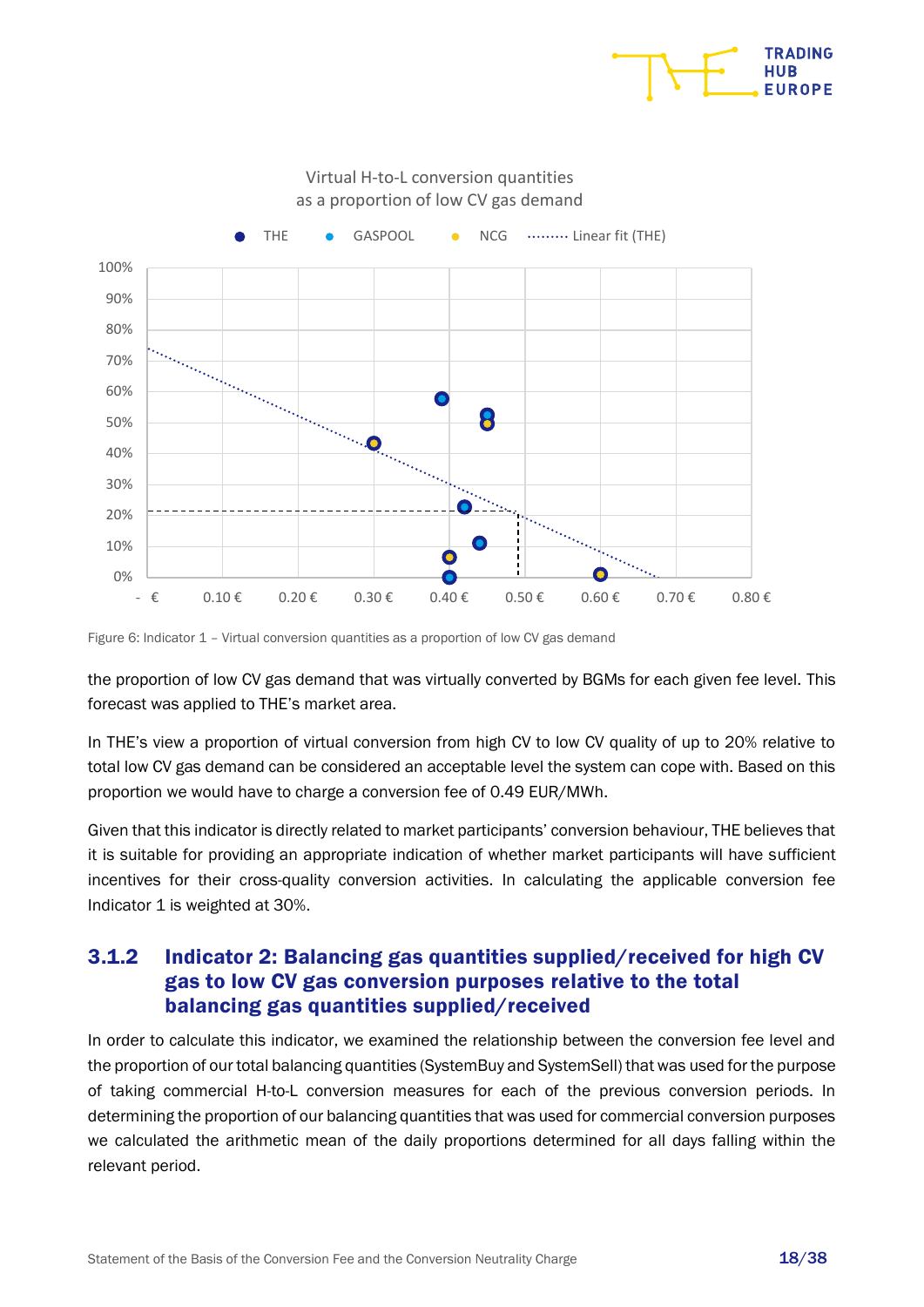

[Figure](#page-18-1) 7 shows the proportion assigned to each fee as a separate data point. These calculations were made separately for the GASPOOL and NCG market areas. As no significant conversion has occurred for fees above 1 EUR/MWh, they were excluded from the analysis. We performed a linear regression analysis to describe the distribution of all data points for the gas, old market areas deriving an equation that returns the proportion of low CV gas demand that was commercially converted by BGMs for each given fee level. This forecast was applied to THE's market area.

In THE's view using a proportion of up to 20% of our total balancing quantities for H-to-L conversion purposes can be considered an acceptable level the system can cope with. Based on this proportion we would have to charge a conversion fee of 0.42 EUR/MWh.

In THE's view, this indicator is of limited use, as it is ultimately highly dependent on the balancing quantities supplied/received. If the balancing quantities supplied/received are very high due to other influences, a comparatively small proportion of the total balancing quantities would still arise despite relatively strong conversion behaviour and corresponding commercial conversion.

In calculating the applicable conversion fee, Indicator 2 is therefore weighted at 10%.

#### <span id="page-18-0"></span>3.1.3 Indicator 3: Balancing gas quantities supplied/received for high CV to low CV gas conversion purposes relative to the total low CV gas demand in the market area

In order to calculate this indicator, we examined the relationship between the conversion fee level and the proportion of low CV gas demand that was provided via commercial H-to-L conversion measures for each of the previous conversion periods. For the purpose of carrying out these calculations we adjusted



Commercial conversion quantities as a proportion of the total balancing quantities supplied/received

<span id="page-18-1"></span>Figure 7: Indicator 2 – Commercial conversion quantities as a proportion of total balancing quantities supplied/received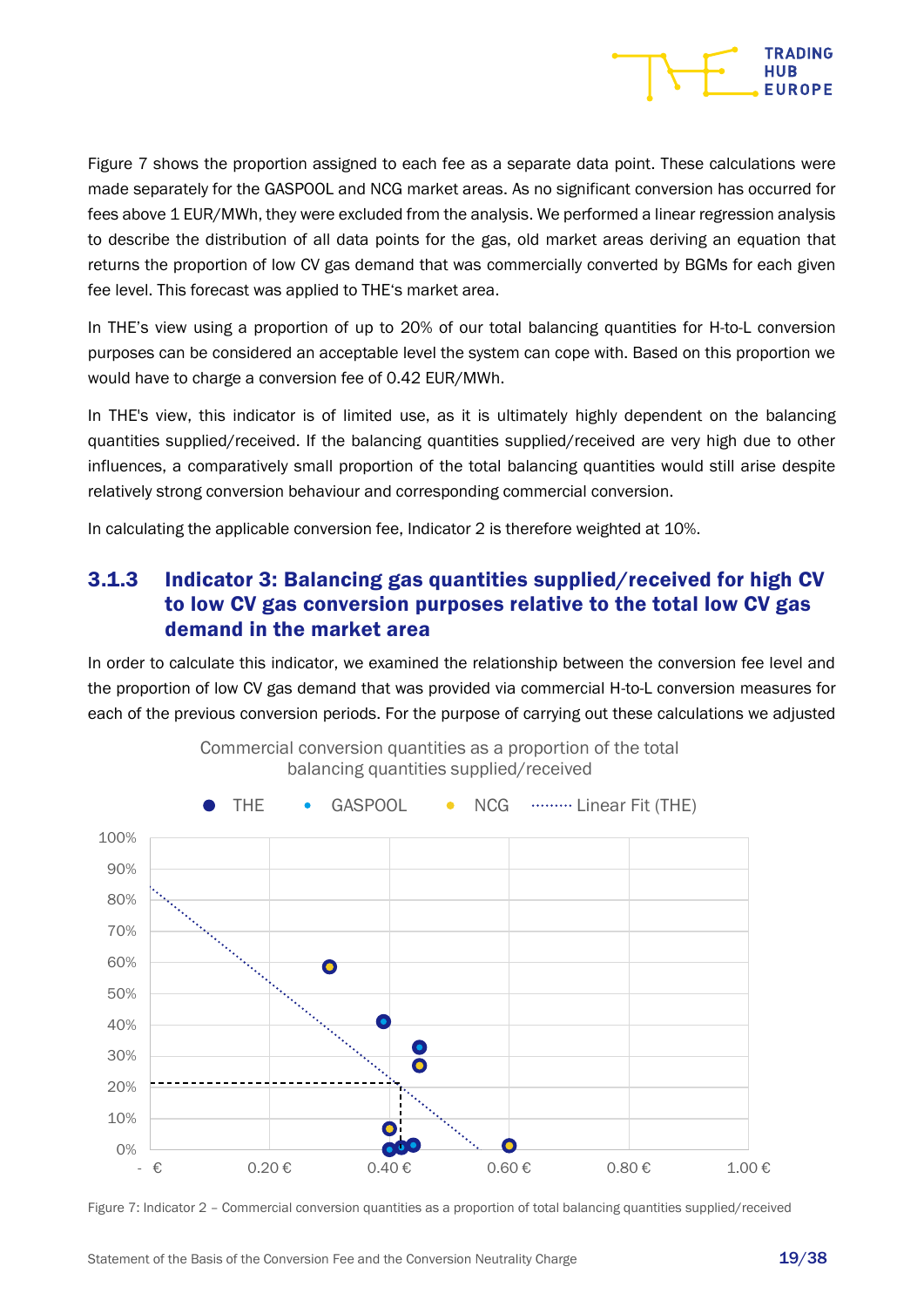the underlying data base by eliminating "outliers" and also by applying a lesser weight to phases with low conversion quantities observed during a conversion period. For the GASPOOL market area, low CV equity gas production was taken into account.

[Figure](#page-19-0) 8 shows the proportion assigned to each fee as a separate data point. These calculations were made separately for the GASPOOL and NCG market areas. As no significant conversion has occurred for fees above 1 EUR/MWh, they were excluded from the analysis. We performed a linear regression analysis to describe the distribution of all data points for the old market areas deriving an equation that returns the proportion of low CV gas demand that was commercially converted by BGMs for each given fee level. This forecast was applied to THE's market area.

We believe that this indicator is suitable for helping us assess whether market participants' conversion behaviour might result in THE becoming the main buyer of low CV gas. In THE's view a proportion of the balancing quantities supplied/received for H-to-L conversion purposes of up to 20% relative to total low CV gas demand can be considered an acceptable level the system can cope with. Based on this proportion we would have to charge a conversion fee of 0.40 EUR/MWH.

In calculating the applicable conversion fee, Indicator 3 is weighted at 30%.



Commercial conversion quantities as a proportion of low CV gas demand

<span id="page-19-0"></span>Figure 8: Indicator 3 -- Commercial conversion quantities as a proportion of low CV gas demand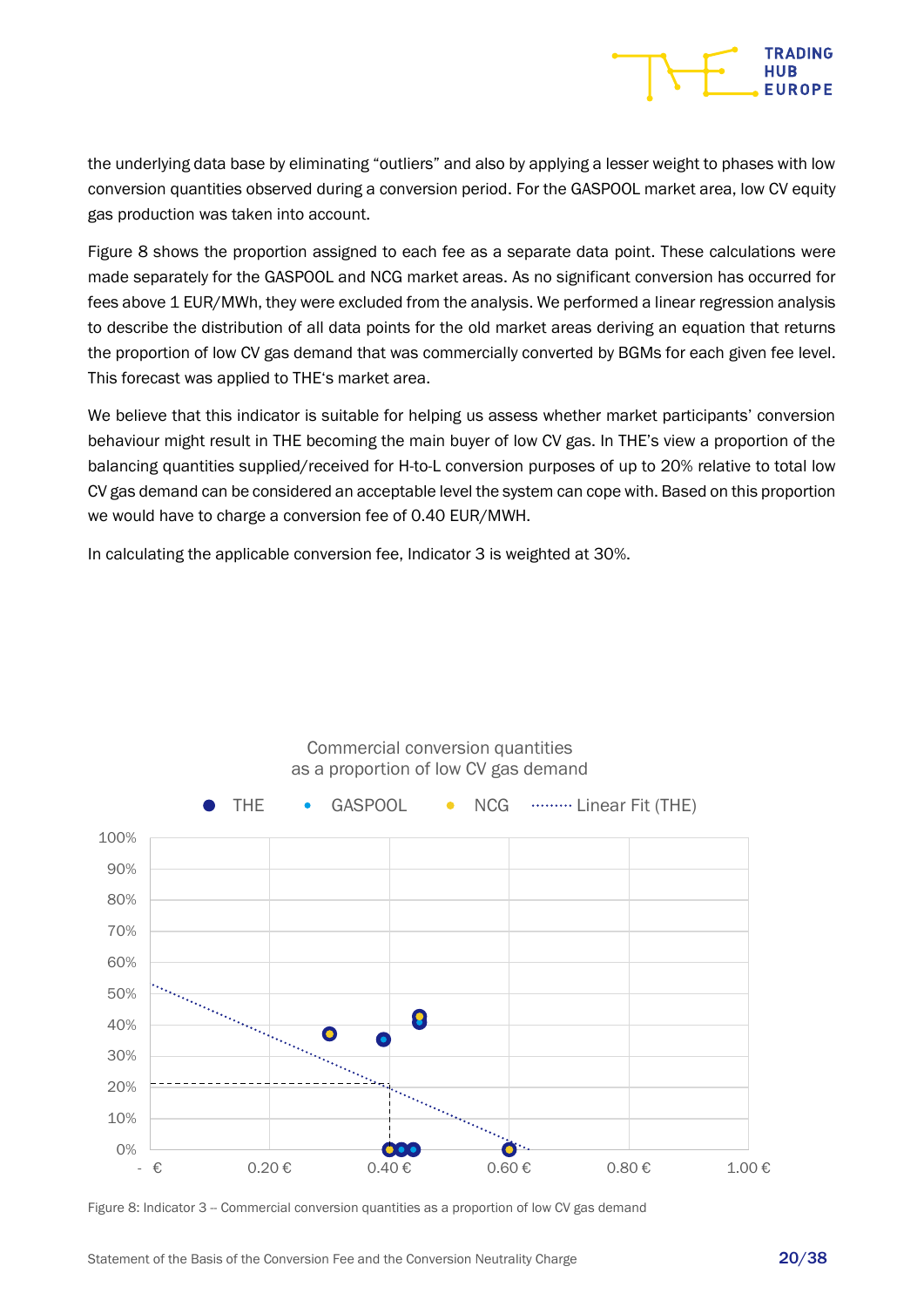

#### <span id="page-20-0"></span>3.1.4 Indicator 4: Low CV gas quantities purchased for balancing purposes relative to the total low CV gas demand in the market area

In order to calculate this indicator, we examined the relationship between the conversion fee level and the proportion of total low CV gas demand that corresponds to the low CV gas quantities we purchased for balancing purposes for each of the previous conversion periods. For the purpose of carrying out these calculations we adjusted the underlying data base by eliminating "outliers" and also by applying a lesser weight to phases with low conversion quantities observed during a conversion period. For the GASPOOL market area, low CV equity gas production was taken into account.

[Figure](#page-20-1) 9 shows the proportion assigned to each fee as a separate data point. These calculations were made separately for the GASPOOL and NCG market areas. As no significant conversion has occurred for fees above 1 EUR/MWh, they were excluded from the analysis. We performed a linear regression analysis to describe the distribution of all data points for the old market areas deriving an equation that returns the quantities of low CV gas we purchased as part of our balancing actions as a proportion of low CV gas demand for each given fee level.

This forecast was applied to THE's market area. We have chosen to apply this indicator because we believe that it should also be taken into account to what extent we procure gas for the supply of low CV gas customers as part of our system balancing activities even where this does not result in balancing actions in opposite directions and so is not considered a commercial conversion measure. Measuring the quantities of low CV gas we purchase as part of our balancing actions as a proportion of total low CV gas demand shows directly to what degree THE is becoming a buyer of low CV gas.



Low CV gas SystemBuy quantities as a proportion of low CV gas demand

<span id="page-20-1"></span>Figure 9: Indicator 4 – Low CV gas SystemBuy quantities as a proportion of low CV gas demand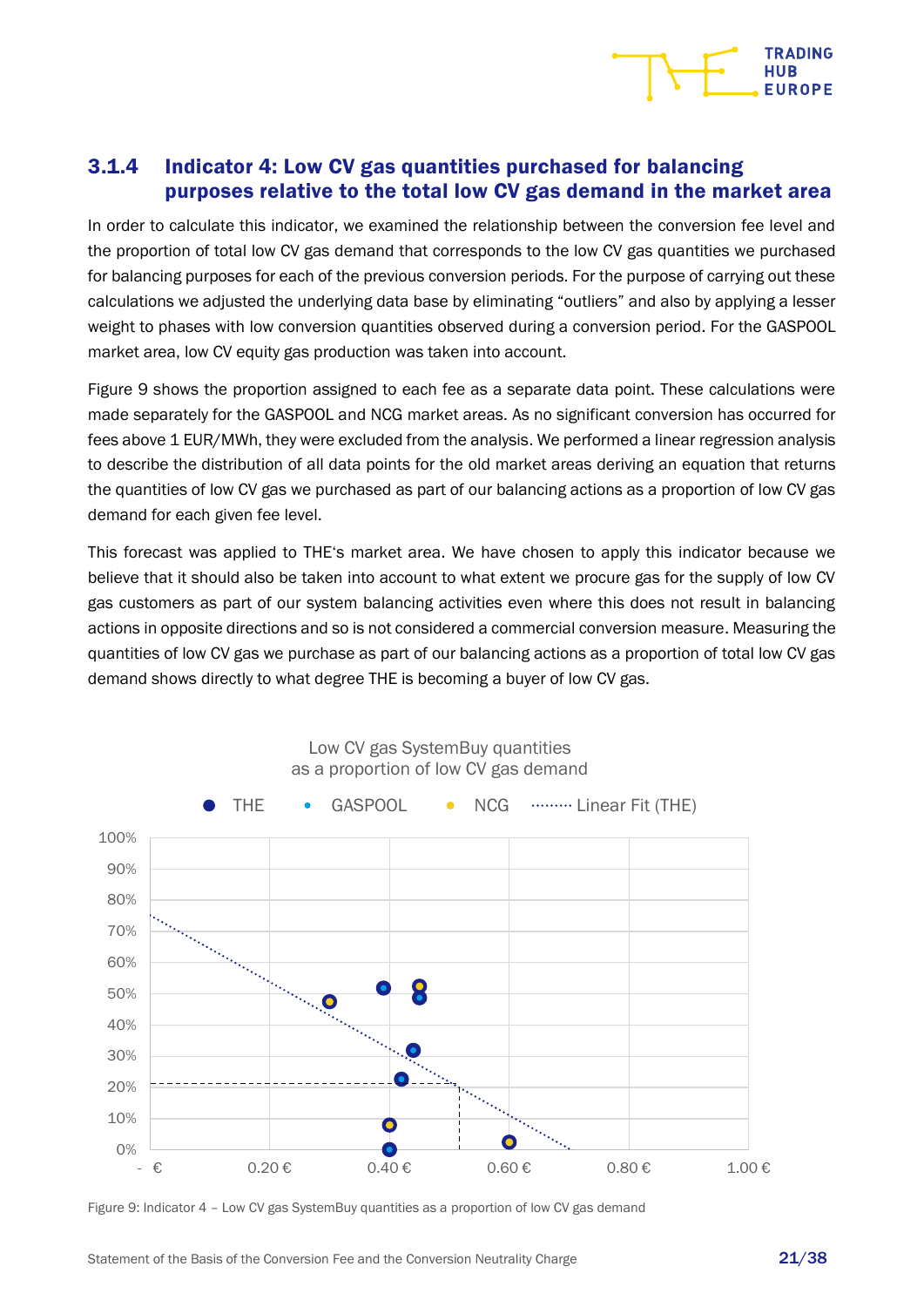

In THE's view a proportion of low CV gas SystemBuy quantities of up to 20% relative to total low CV gas demand can be considered an acceptable level the system can cope with. Based on this proportion we would have to charge a conversion fee of 0.52 EUR/MWH.

In calculating the applicable conversion fee Indicator 4 is weighted at 30%.

## <span id="page-21-0"></span>3.2 Determination of the applicable incentive-based conversion fee

According to our calculations based on the weighted indicators as shown below [\(Table 1\)](#page-21-1) we would have to charge an incentive-based conversion fee of 0.47 EUR/MWH for the conversion of gas from high CV to low CV quality. Since the permitted conversion fee level is capped at 0.45 EUR/MWh, THE will charge an H-to-L conversion fee equal to this fee cap and has therefore set its H-to-L conversion fee at 0.45 EUR/MWH.

| <b>Indicator</b> | Required conversion fee according to calculations | Weight |
|------------------|---------------------------------------------------|--------|
| Indicator 1      | 0.49 EUR/MWh                                      | 30%    |
| Indicator 2      | 0.42 EUR/MWh                                      | 10%    |
| Indicator 3      | 0.40 EUR/MWh                                      | 30%    |
| Indicator 4      | 0.52 EUR/MWh                                      | 30%    |

<span id="page-21-1"></span>Table 1: Calculation of applicable conversion fee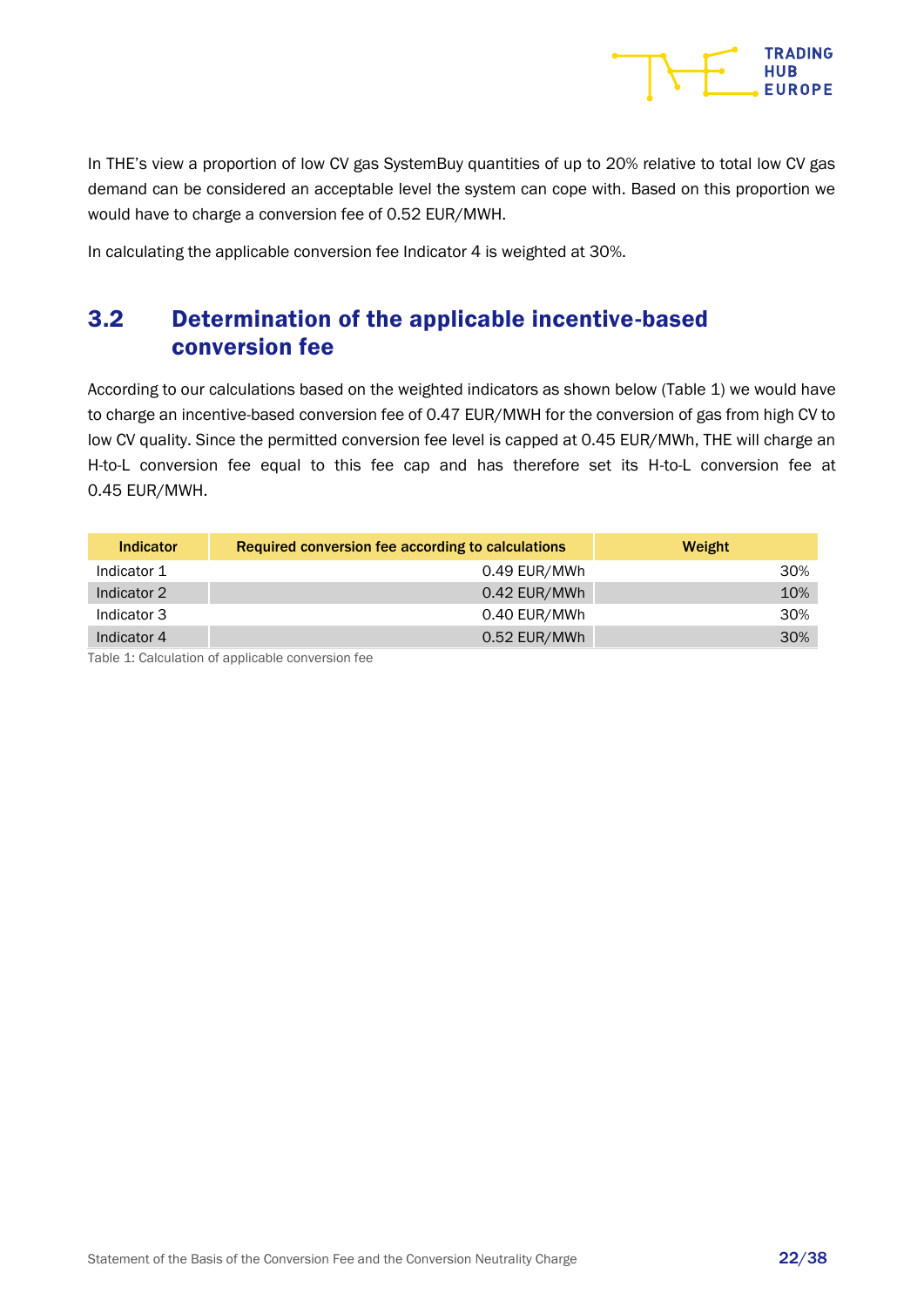# **HUR**

# <span id="page-22-0"></span>4 Projection of quantities

A new forecasting model was developed for THE's Germany-wide market area. The new calculation logic and the uncertainties surrounding the development of quantities and prices in the new market area resulted in a shift for the calculation between the forecasts of expected costs and revenues on the one hand and the liquidity buffer on the other. The new approach has meant that risks from the liquidity buffer have shifted directly to the cost and revenue forecast.

Although the individual components of the conversion system are interrelated, they are projected independently by THE as part of the new forecasting model so as to allow the required risk assessment to be made as part of the model. It should therefore be noted that the projections made for the individual quantities do not necessarily reflect a stringent relationship from a commercial gas business perspective.

## <span id="page-22-1"></span>4.1 Projection of virtual conversion quantities and actual overall conversion quantities

[Figure](#page-23-0) 10 shows the virtual conversion quantities as well as the actual conversion quantities (networkwide virtual conversion) for the old market areas and for THE's market area. Up until the current gas year, the quantities are shown for each old market area, while the projection for the coming gas year is made for THE's Germany-wide market area. Dark colours represent the quantities in the direction from H gas to L gas while light colours represent the opposite direction from low CV gas to high CV gas. Hatched bars represent projected data.

By the end of the current conversion period (30 September 2021), based on projections for the entire gas year, we are expecting for the GASPOOL market area a virtual conversion quantity from high CV gas to low CV gas totalling 13.6 TWh and a virtual conversion quantity from low CV gas to high CV gas totalling 7.2 TWh, while for the NCG market area we are expecting a virtual conversion quantity from high CV gas to low CV gas totalling 26 TWh and a virtual conversion quantity from low CV gas to high CV gas totalling 9.9 TWh. For the next gas year, based on past data and projections for a conversion fee of 0.45 EUR/MWh in THE's market area, we are expecting a virtual conversion quantity from high CV gas to low CV gas totalling 19 TWh and a virtual conversion quantity from low CV gas to high CV gas totalling 31.8 TWh.

The expected system-wide virtual conversion from high CV gas to low CV gas in relation to the entire gas year for the GASPOOL market area has been calculated to be 9.2 TWh by the end of the current conversion period (30 September 2021), while the expected system-wide virtual conversion from low CV gas to high CV gas is 1.9 TWh. For the NCG market area we are expecting a virtual conversion quantity from high CV gas to low CV gas totalling 23.2 TWh and a virtual conversion quantity from L gas to H gas of 8.7 TWh. For the next gas year, based on past data and projections for a conversion fee of 0.45 EUR/MWh in THE's market area, we are expecting a virtual conversion quantity from high CV gas to low CV gas of 36.5 TWh and a virtual conversion quantity of 30 TWh from low CV gas to high CV gas.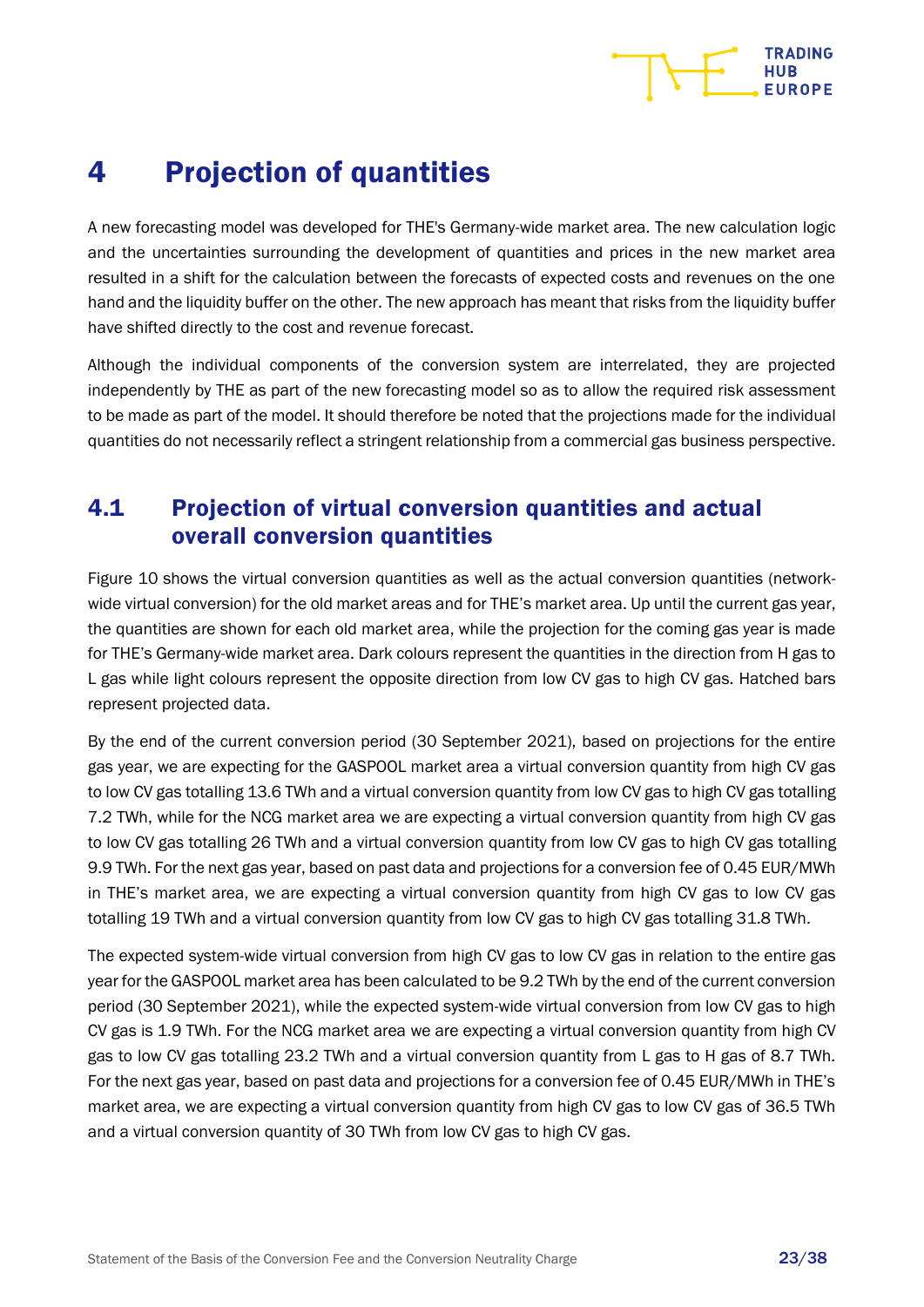

#### **Virtual conversion**



<span id="page-23-0"></span>Figure 10: Virtual conversion quantities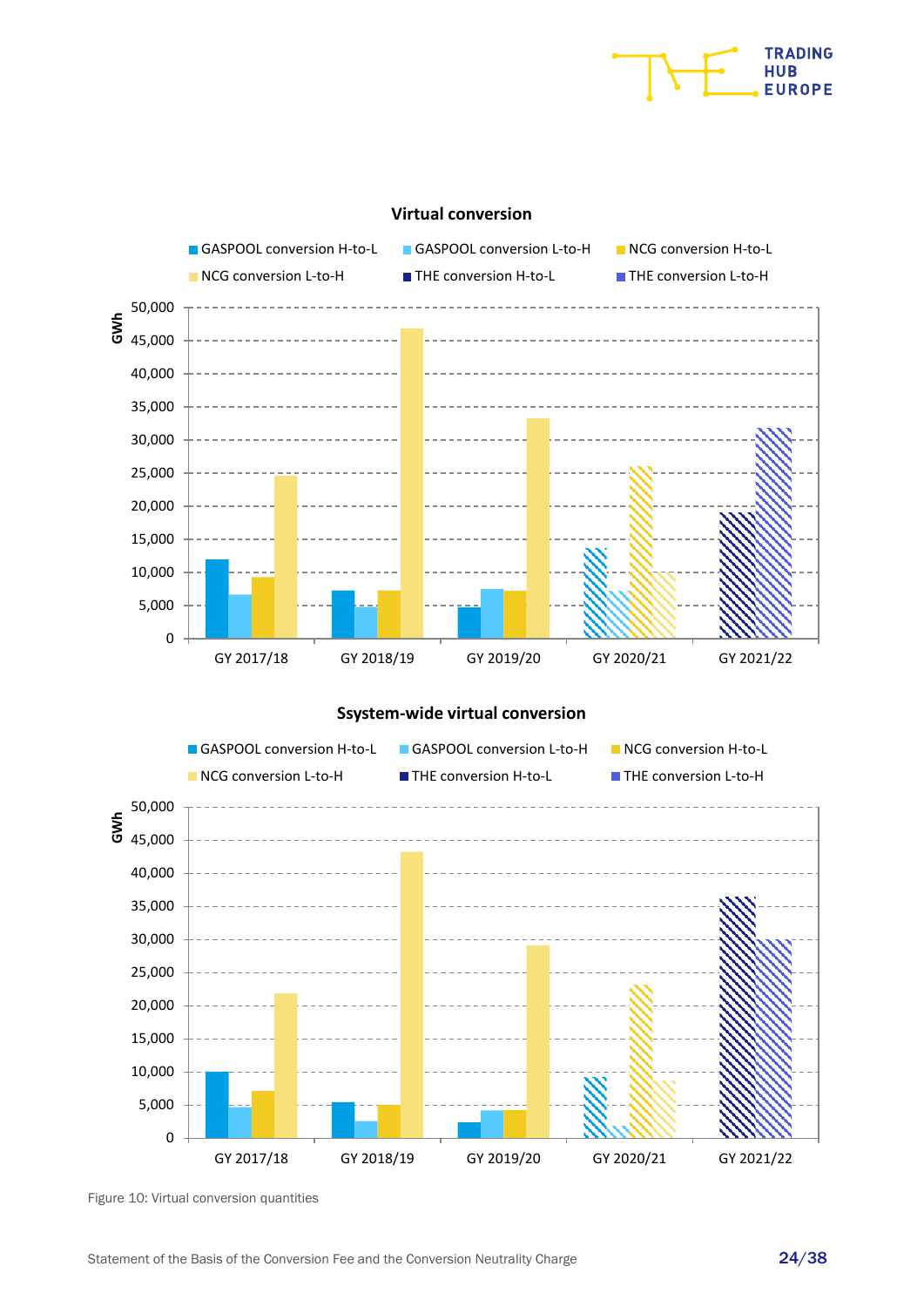

The market shifts taking place within the market area are projected relative to the total offtakes of high CV gas and low CV gas, respectively, based on market participants' use of the conversion mechanism as observed to date as well as on the basis of market participants' expected future conversion behaviour. In this context a market shift from low CV to high CV quality (L to H) refers to a situation where exit points using high CV gas are supplied via inputs of low CV gas. The reverse applies where a market shift takes place from high CV to low CV quality (H to L). Please note when comparing the related percentages that total gas demand in the high CV sectors of the network area significantly exceeds total gas demand in the low CV sectors, among other reasons due to transit shipments.

By the end of the current conversion period (30 September 2021), we expect the market in the GASPOOL market area to have experienced a 19.3% shift from high CV to low CV quality and a 0.7% shift from low CV to high CV quality (as measured in relation to the entire gas year), and we expect the market in the NCG market area to have experienced of 19.4% shift from high CV to low CV quality and a 1.4% shift from low CV to high CV quality. Based on historical data, considering our projections for future developments and taking into account a conversion fee level of 0.45 EUR/MWh for THE's market area, we would expect to see a 10.2% H-to-L market shift. For the L-to-H direction, we expect a 1.9% market shift. The market shift figures for the previous three gas years (fully coloured) and the projected market shifts (hatched) in the current and next gas years are shown in [Figure](#page-24-0) 11.



#### **Market shift**

<span id="page-24-0"></span>Figure 11: Market shift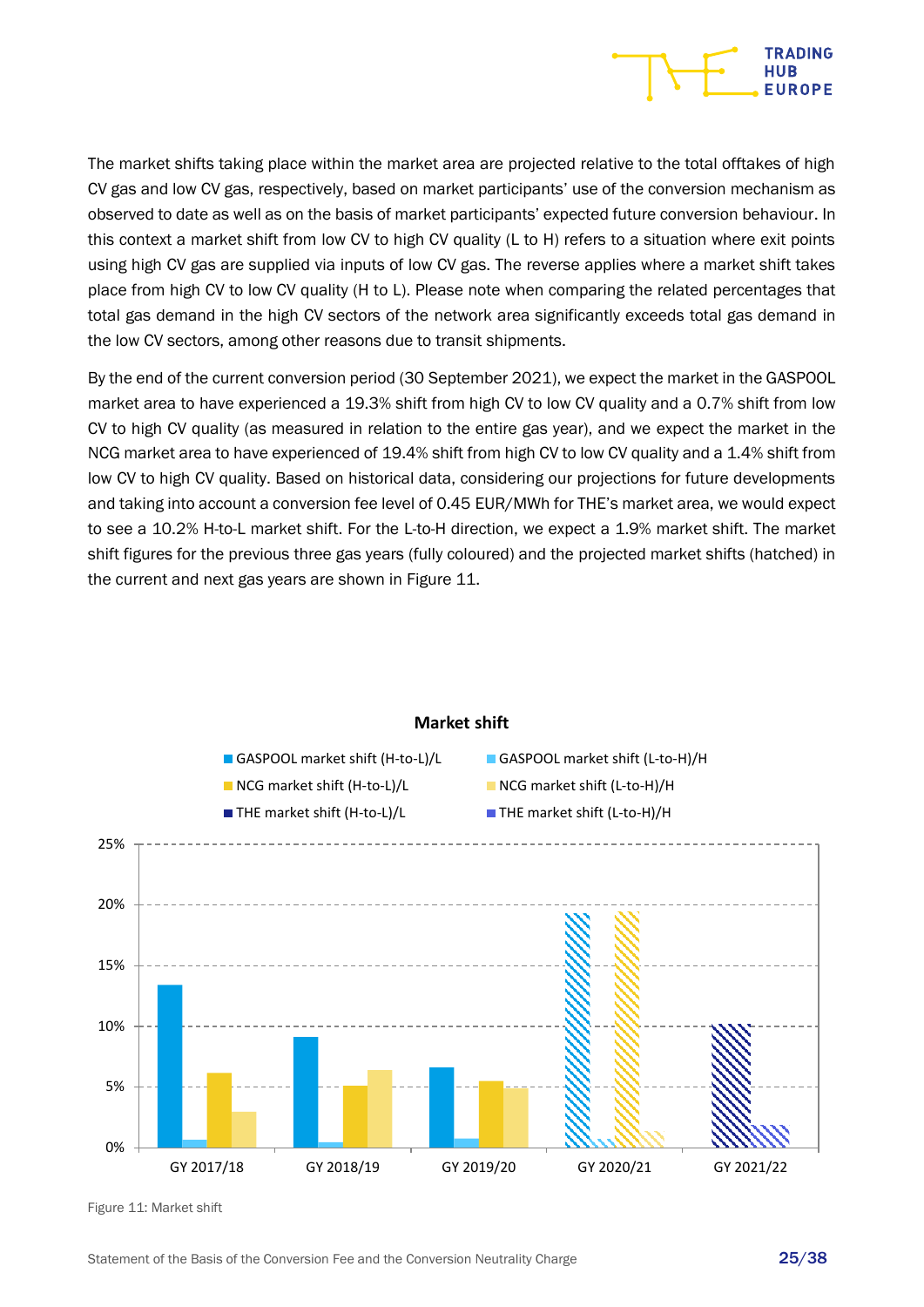

## <span id="page-25-0"></span>4.2 Projection of technical conversion quantities

When it comes to determining the planned use of the available technical conversion facilities it is necessary to distinguish between conversion facilities that are already included in the relevant network operators' transportation tariffs and those conversion facilities that are not. Given that the conversion facilities that are included in network operators' transportation tariffs can be used by THE free of charge, they must be deployed first, subject to their availability.

The TSOs generally use these conversion facilities for the purpose of maintaining system stability in the high and low CV network areas of the market area and do not explicitly deploy them to carry out conversion measures so as to reflect the virtual conversion activities of market participants. So in order to project the technical conversion quantities that can be assumed to have been converted for the purposes of the gas quality conversion mechanism we use a computational approach based on the assumption that these quantities represent the remaining proportion of the projected virtual conversion quantities that is not converted via the projected commercial conversion measures.

"Swaps" between TSOs, which can help reduce the market area's technical conversion needs, were not taken into account in projecting the future technical conversion quantities. Such swaps represent capacity-related measures that result in an exchange of gas quantities at certain system interconnection points and that are carried out with a view to ensuring certain gas flows. Swaps can be used to either avoid that technical conversion facilities need to be used in the first place or to reduce the quantities to be converted in these facilities.

#### <span id="page-25-1"></span>4.2.1 Conversion facilities included in the transportation tariffs

In the old NCG market area technical conversion facilities are currently provided by Open Grid Europe GmbH (OGE) and Thyssengas GmbH (TG). OGE can use its gas mixing plant in Werne to add both low CV gas to the high CV system and high CV gas to the low CV system. In addition, OGE has a mixing plant at its site in Scheidt which can be used to add low CV gas to the high CV system. TG has a gas-air mixing plant located in Broichweiden. The facility adds air to high CV gas in order to obtain low CV gas.

In the old GASPOOL market area, Gasunie Deutschland Transport Services GmbH has mixing capacity in its own network (both in the H-to-L direction and in the L-to-H direction direction), while Nowega GmbH has a conditioning plant (in the H-to-L direction) linking it to GASCADE Gastransport GmbH.

The increased technical conversion activities in the Dutch gas transmission system, where high CV gas is converted to low CV gas through the addition of nitrogen as a substitute for the reduced output from the Groningen field, have a limiting effect on the technical conversion capacity from high CV gas to Low CV gas. As nitrogen is added, the Wobbe Index of the low CV gas received from the Netherlands rises, resulting in a higher gross calorific value. The opposite conversion direction, from low CV to high CV quality, is not affected by this development.

[Figure](#page-26-1) 12 shows the actual historical technical conversion quantities determined to have been converted for the purposes of the gas quality conversion mechanism for the previous gas years and the projected technical conversion quantities expected for the current and the next gas year. For the periods up until the current gas year, the quantities are shown for each of the old market areas, while the projection for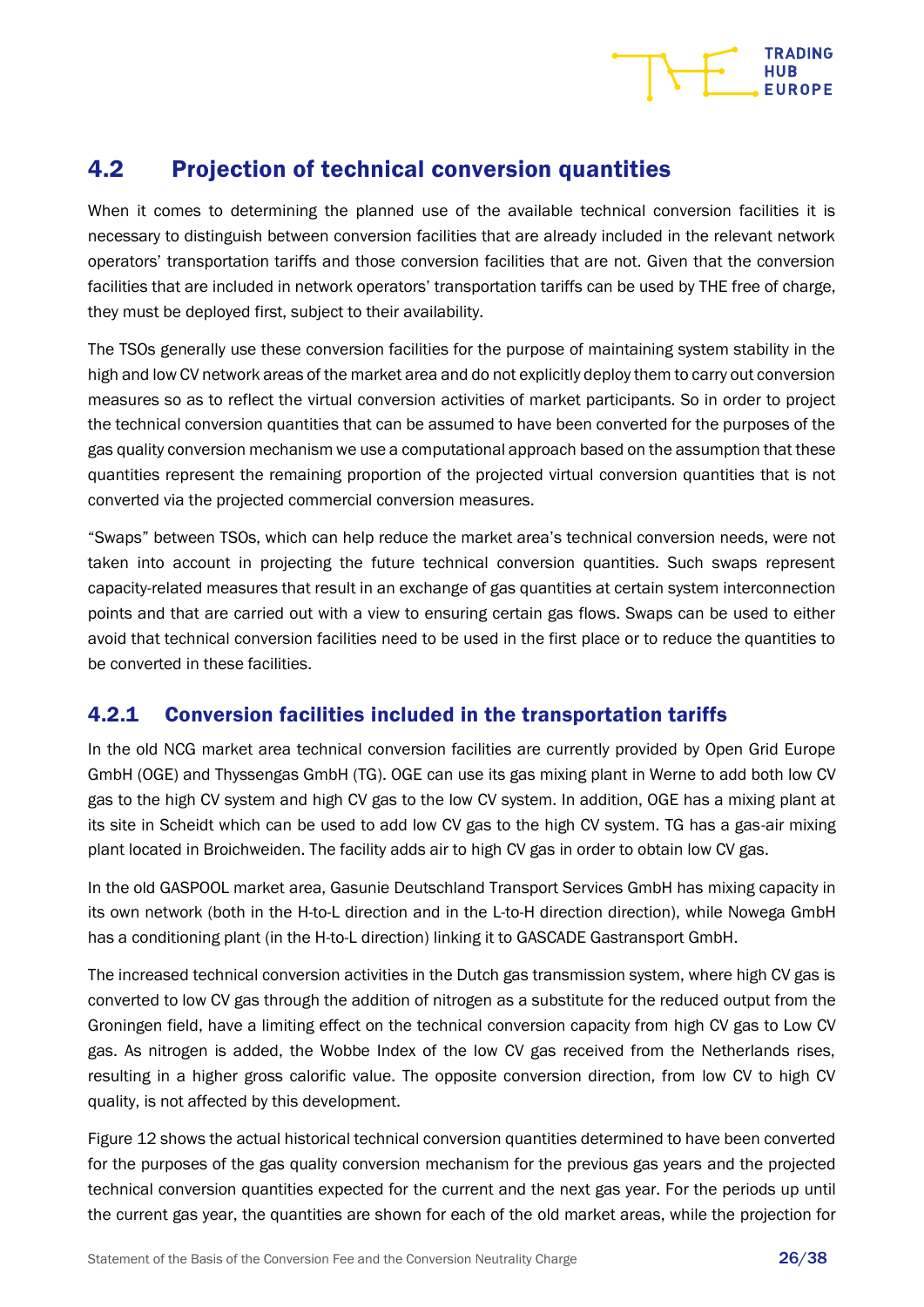



#### **Technical conversion quantities (included in transportation tarriffs)**

<span id="page-26-1"></span>Figure 12: Technical conversion quantities (included in transportation tariffs)

the next gas year is made for the merged THE market area. Dark colours represent the quantities in the direction from high CV gas to low CV gas, while light colours represent the opposite direction from low CV gas to high CV gas. Hatched bars represent projected data.

In line with our computational approach, the projected quantities shown in the chart represent the difference between the System-wide Virtual Conversion Quantity and the Commercial Conversion Quantities determined on the basis of our projections. The past years have shown that due to swaps between TSOs and/or due to the technical/operational circumstances on the network(s) affected, a large share of the projected system-wide Virtual Conversion Quantities does not usually have to be converted using technical and/or Commercial Conversion measures and so we expect the Actual Technical Conversion Quantities to be significantly lower than our current projections.

#### <span id="page-26-0"></span>4.2.2 Conversion facilities not included in the transportation tariffs

Since January 2018, a technical conversion plant located in the Nowega GmbH network has also been used for conversion measures in the GASPOOL market area. This technical conversion plant, which produces low CV gas by adding nitrogen to the high CV gas, is not fully covered by the network operators' transportation tariffs. No arrangements are currently in place in the NCG market area with third parties that would permit the use of any technical conversion facilities that are not already covered by network operators' transportation tariffs. THE is reviewing whether and to what extent additional technical conversion capacity could be made available to THE by third parties and on what contractual terms.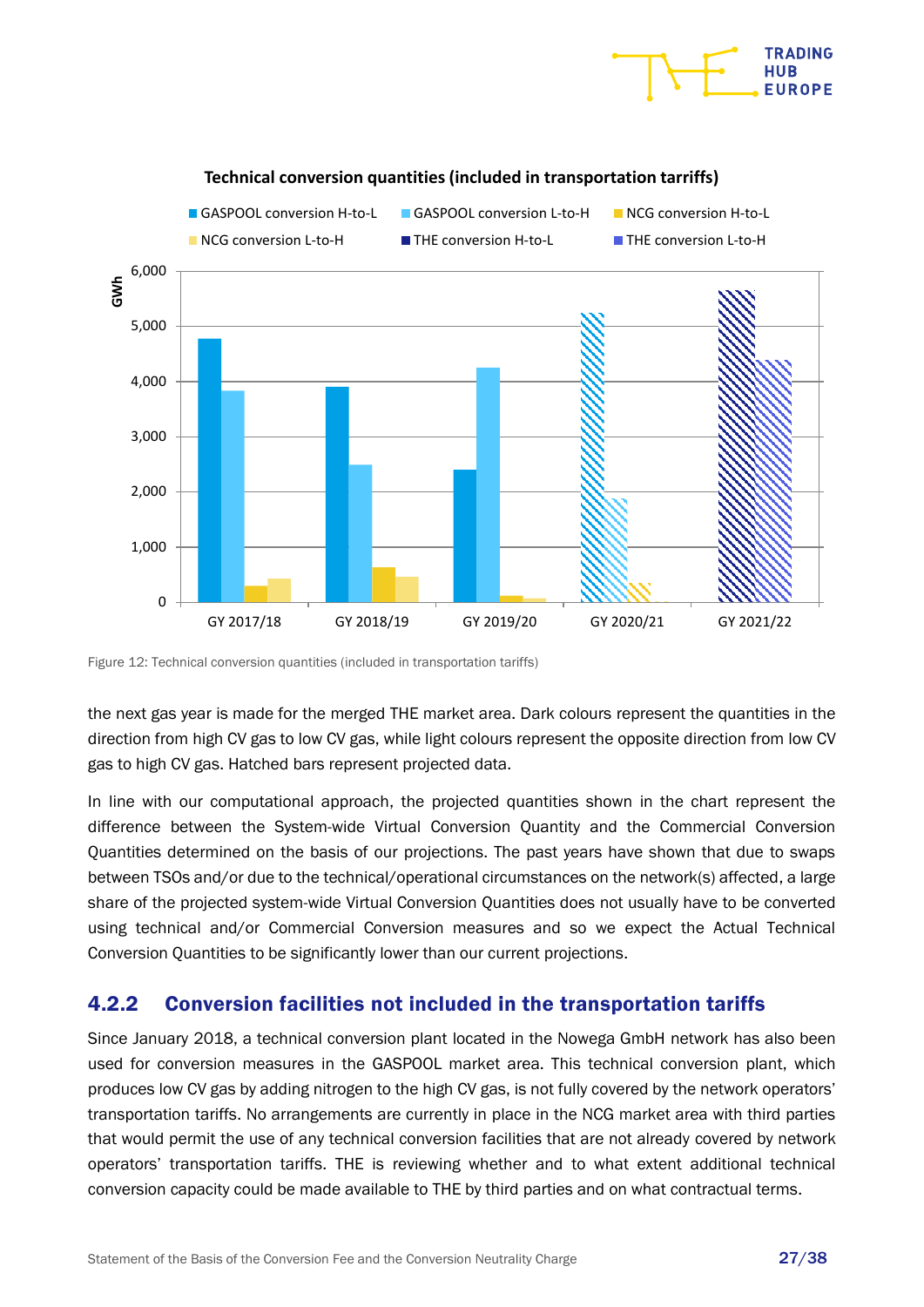

In the GASPOOL market area, technical conversion quantities in the direction from high CV gas to low CV gas are expected to amount to 80 GWh in the current gas year. The relevant costs are not already covered by the network operators' transportation tariffs. For the conversion period from 1 October 2021 to 30 September 2022 we expect to technically convert 63 GWh of gas quantities in the direction from low CV gas to high CV gas. The related costs are not already covered by the network operators' transportation tariffs.

[Figure](#page-27-1) 13 shows the technical conversion quantities of the previous gas years not already covered by the network operators' transportation tariffs and the projected technical conversion quantities expected for the current gas year and the next gas year. For the periods up until the current gas year, the quantities are shown for each of the old market areas, without any third-party installations used in the NCG market area, while the projection for the next gas year is made for the merged THE market area. Given the current technical conditions, only the direction from high CV gas to low CV gas is shown here. Hatched bars represent projected data.

#### <span id="page-27-0"></span>4.2.3 Gas imports and exports carried out for conversion purposes

One of the examples of technical conversion measures not covered by network operators' transportation tariffs cited by the Federal Network Agency in its Konni Gas ruling is for the market area managers to export high CV gas to the Netherlands during a day whilst simultaneously importing the same quantity of low CV gas from the Netherlands, which is what we mean by "Gas imports and exports carried out for conversion purposes". This conversion method cannot be considered a technical conversion measure in



#### **Technical conversion quantities (not included in transportation tarriffs)**

<span id="page-27-1"></span>Figure 13: Technical conversion quantities (not included in transportation tariffs)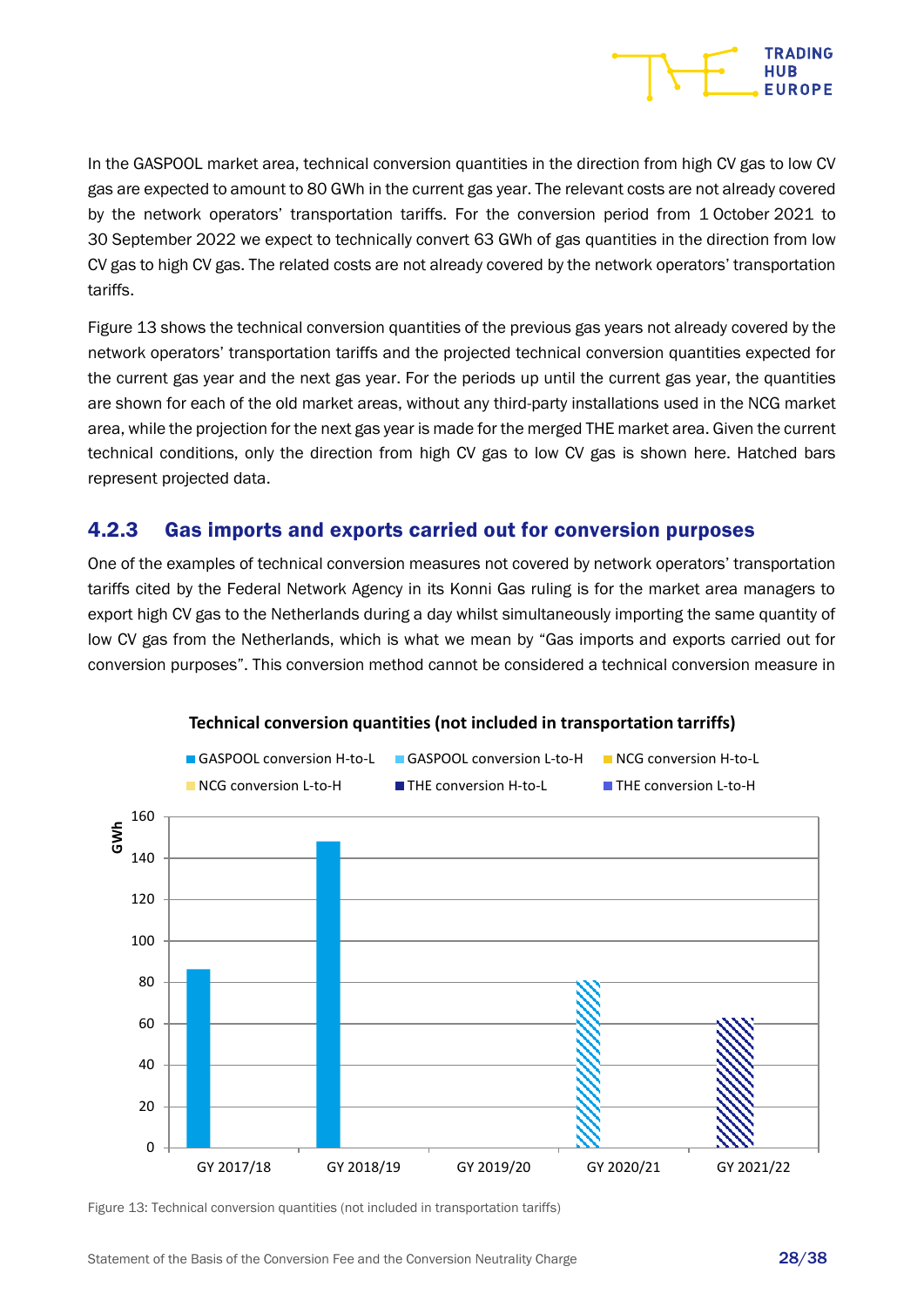

the strictest sense as it does not involve a modification of the physical composition of the gas itself but rather an exchange of gas quantities of different gas qualities between the market areas involved.

In order to be able to carry out such gas imports and exports for conversion purposes, THE has to book transportation capacity at interconnection points between the high CV and low CV network sectors of a German market area and the Netherlands, with capacity to be booked on a short-term basis where and to the extent possible. In order to be able to decide based on cost considerations whether to export and import gas for conversion purposes or whether to take commercial conversion measures we have to compare in each case the transportation costs associated with the gas imports and exports we carry out for conversion purposes with the commodity costs we incur at that time for taking the corresponding commercial conversion measures.

Gas imports and exports for conversion purposes as a commercial technical conversion measure are always used when the booking of capacities into and out of the Netherlands results in lower overall costs than the corresponding purchase and sale of balancing gas in opposite directions. This measure has been in use since 2018 and has so far accounted for a very small part of total conversion.

As gas imports and exports are only carried out for conversion purposes if and where the transportation costs incurred in relation to these imports and exports are less than or at most equal to the commodity costs we would incur for taking corresponding commercial conversion measures, it is not necessary to estimate the additional costs associated with such gas imports and exports. Given the limited practical experience to date, we cannot currently estimate the potential savings we may be able to achieve compared with the costs of our commercial conversion measures. Until now, gas imports and exports for conversion purposes have only been carried out in the direction from high CV gas to low CV gas.

In the GASPOOL market area, gas imports and exports carried out for conversion purposes in the direction from high CV gas to low CV gas are expected to total 9.4 GWh in the current gas year. In the NCG market area, gas imports and exports carried out for conversion purposes are expected to total 24 GWh. For the conversion period from 1 October 2021 to 30 September 2022, THE expects gas imports and exports carried out for conversion purposes in the direction from high CV gas to low CV gas to total 28.4 GWh.

[Figure](#page-29-1) 14 shows the gas imports and exports carried out for conversion purposes during the last few gas years and a forecast of the gas imports and exports carried out for conversion purposes for the current and upcoming gas year. Up until the current gas year, the quantities are shown for each old market area, while the forecast for the coming gas year is made for the THE's Germany-wide market area. Dark colours represent the quantities in the direction from high CV gas to low CV gas while light colours represent the opposite direction from low CV gas to high CV gas (still forecast to be zero). Hatched bars represent projected data.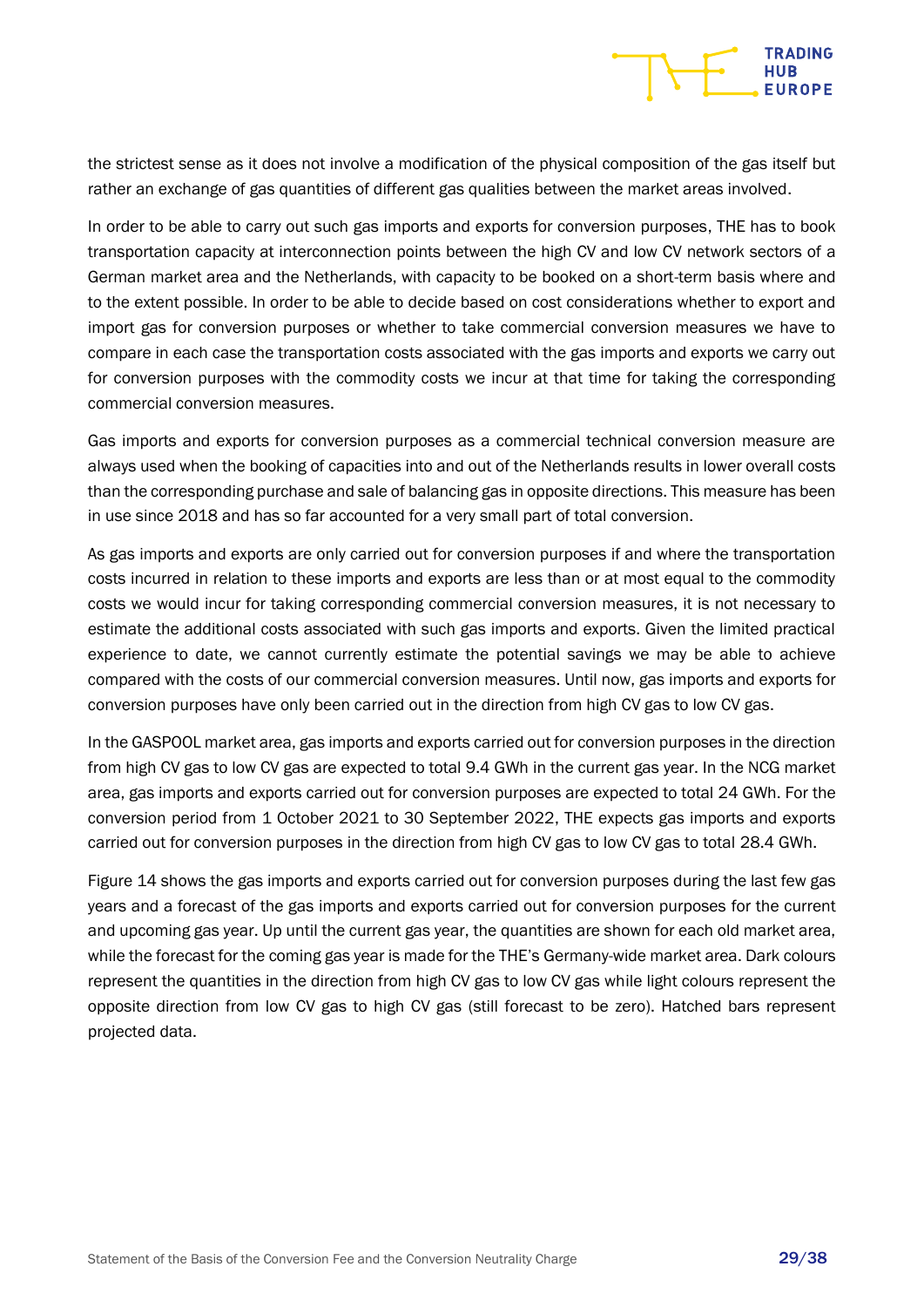

#### **Gas imports and exports carried out for conversion purposes**

<span id="page-29-1"></span>Figure 14: Gas imports and exports carried out for conversion purposes

## <span id="page-29-0"></span>4.3 Projection of commercial conversion quantities

There is no reliable way to project the commercial conversion measures that will need to be taken until the end of the current and over the course of the next conversion period given that the need for such measures at any given point in time depends directly on the use of the virtual conversion mechanism by market participants, the conversion capabilities of the mixing plants available and the current physical state of the network, and thus on system balancing requirements. Therefore, we have selected an approach for our projections that takes account of the commercial conversion quantities observed previously and the regulatory circumstances (e.g. very high capacity costs compared to the maximum conversion fee, especially during the winter months).

Another major factor is the accuracy of market participants' demand forecasts for the supply of gas at intraday-metered "RLM" exit points and non-daily metered "SLP" exit points, which can significantly influence the gas quantities physically delivered to the market area by the market participants and therefore have a massive impact on the required balancing actions, and thus indirectly on the actual overall conversion quantities. For example, a general oversupply or undersupply to either or both the low CV or high CV systems as can result from imbalances in network operators' network balancing accounts due to the mechanisms inherent to the current balancing regime has an impact on whether and to what extent we will have to take balancing actions in opposite directions.

**TRADING HIIR**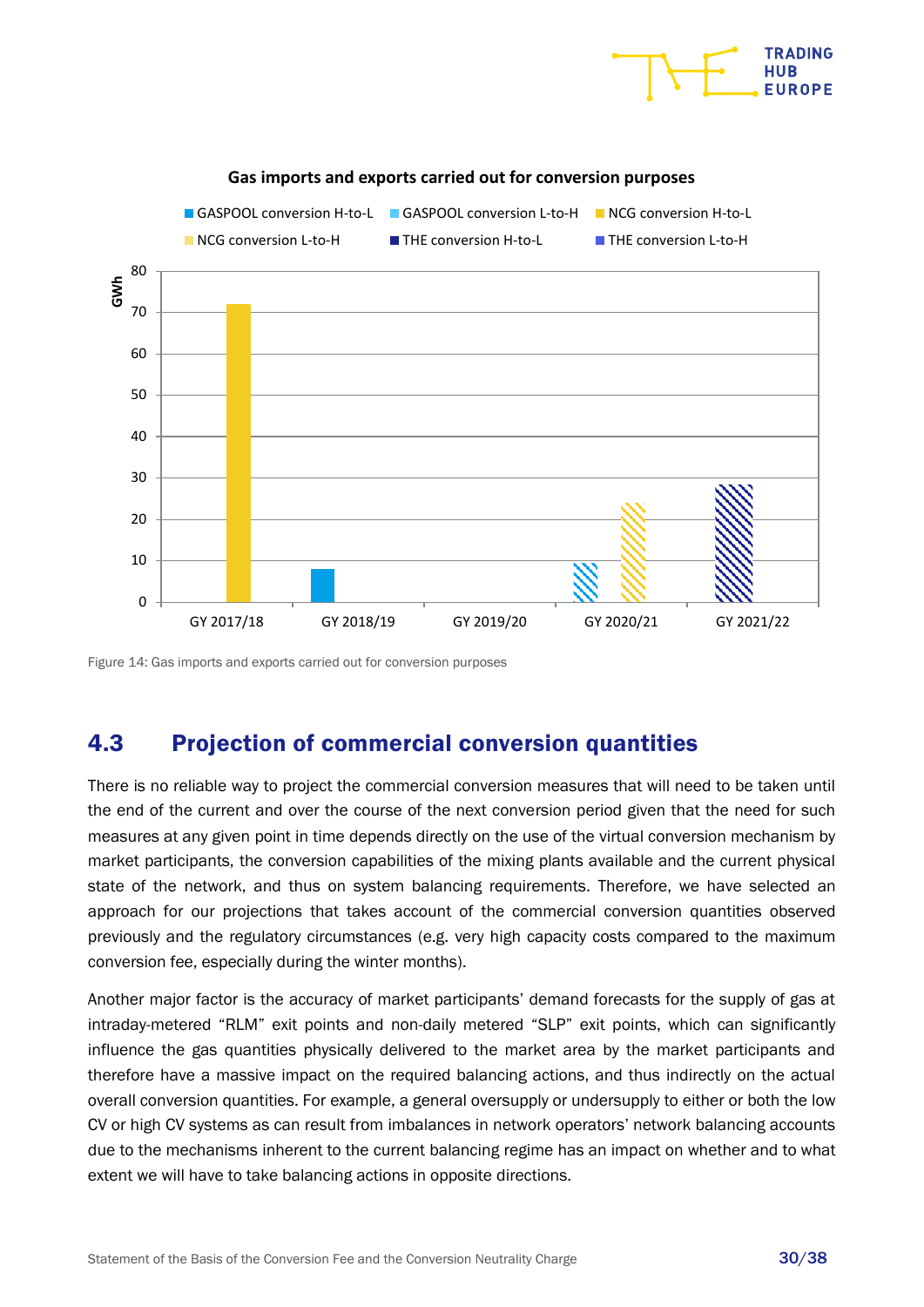



#### **Commercial conversion quantities**

<span id="page-30-1"></span>Figure 15: Commercial conversion quantities

The expected commercial conversion quantity from high CV gas to low CV gas for the GASPOOL market area has been calculated to be 3.8 TWh by the end of the current gas year (30 September 2021) while 20 GWh are expected for the direction from low CV gas to high CV gas. For the NCG market area, we expect a commercial conversion quantity from high CV gas to low CV gas totalling 19.3 TWh and a commercial conversion quantity from low CV gas to high CV gas totalling 60 GWh. For the next gas year, we expect a commercial conversion quantity from high CV gas to low CV gas of 20.2 TWh on the basis of historical data and forecasts at a conversion fee of 0.45 EUR/MWh for THE's market area and a commercial conversion quantity from high-capacity low CV gas to high CV gas totalling 3 TWh.

[Figure](#page-30-1) 15 shows the commercial conversion quantities recorded in the previous gas years and the projected quantities expected for the current conversion period and the next conversion period. Up until the current gas year, the quantities are shown for each old market area, while the forecast for the coming gas year is made for the THE's Germany-wide market area. Dark colours represent the quantities in the gas year in the direction from H gas to L gas, while light colours represent the opposite direction from low CV gas to high CV gas; hatched bars represent projected data.

## <span id="page-30-0"></span>4.4 Projection of the physical inputs

As the conversion neutrality charge is levied on all physical inputs of balancing groups with the status "capacity that is not subject to transportation route restrictions" ("frei zuordenbare Kapazitäten"; FZK) and "capacity that is subject to dynamic transport route restrictions" ("dynamisch zuordenbare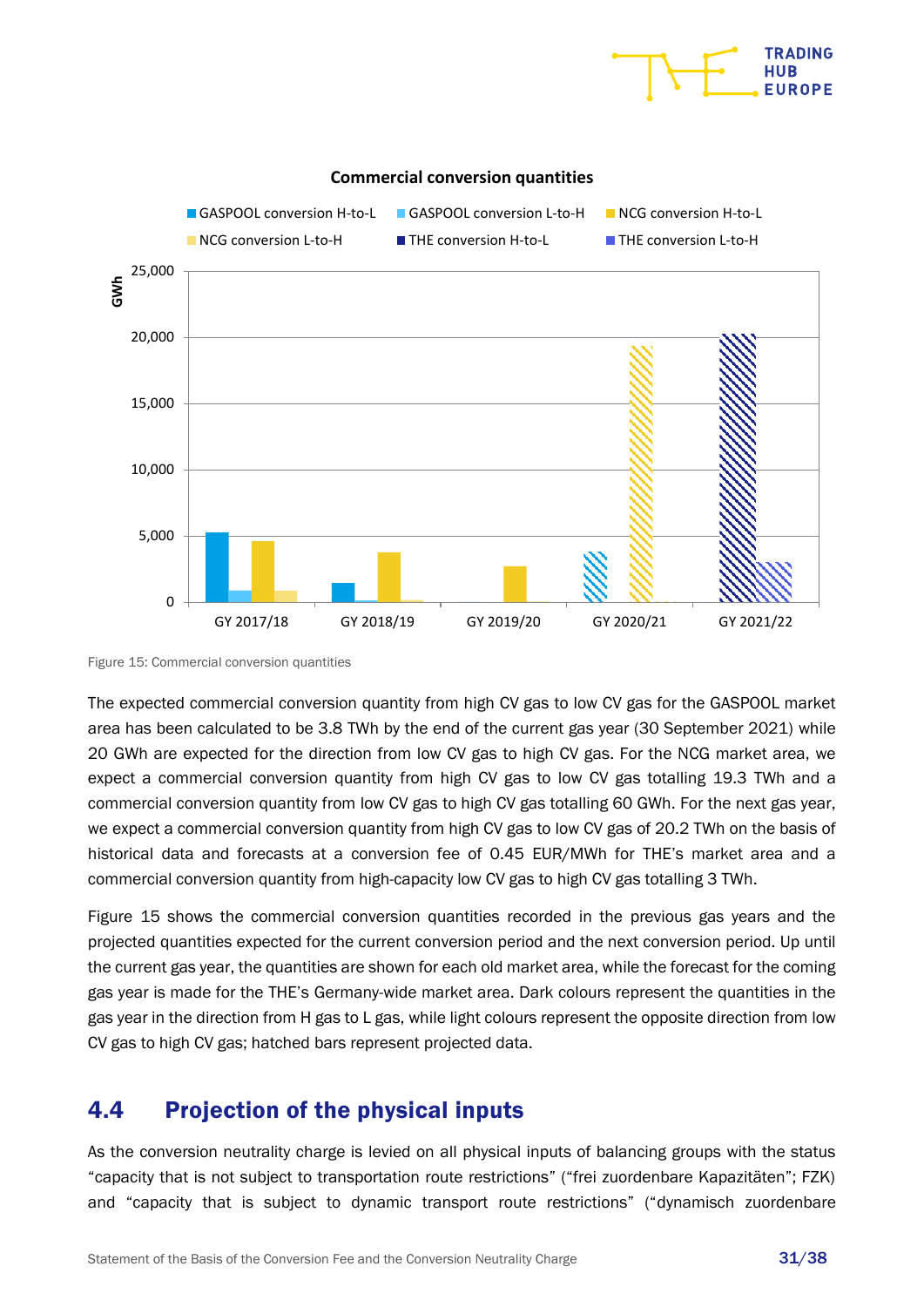

Kapazitäten"; DZK), the expected physical inputs for the entire current and next conversion periods have to be projected using the available historical data and weighting the results to reflect a typical distribution over the months (based on the monthly averages observed in the past). Due to the low variance, the projection is done by linear extrapolation. Since the entry quantities of the old market areas contain transit-related entries at the market area interconnection points, which no longer occur after the market area merger, the quantity projection for the Germany-wide THE market area has been adjusted for the quantities shipped between the old GASPOOL and NCG market areas and is therefore lower than the total.

[Figure](#page-31-0) 16 shows the physical inputs in the past gas years as well as a forecast for the current and upcoming conversion periods. The data provided is based on the data series types "Entryso" (physical inputs other than biogas, hydrogen and liquefied petroleum gas), "Entry Biogas" (inputs from biogas production plants) and "Entry Wasserstoff" (inputs from hydrogen production facilities). Up until the current gas year, the quantities are shown for each old market area, while the projection for the coming gas year is made for THE's Germany-wide market area. The projections are shown as hatched bars.



#### **Physical inputs across all balancing groups**

<span id="page-31-0"></span>Figure 16: Physical inputs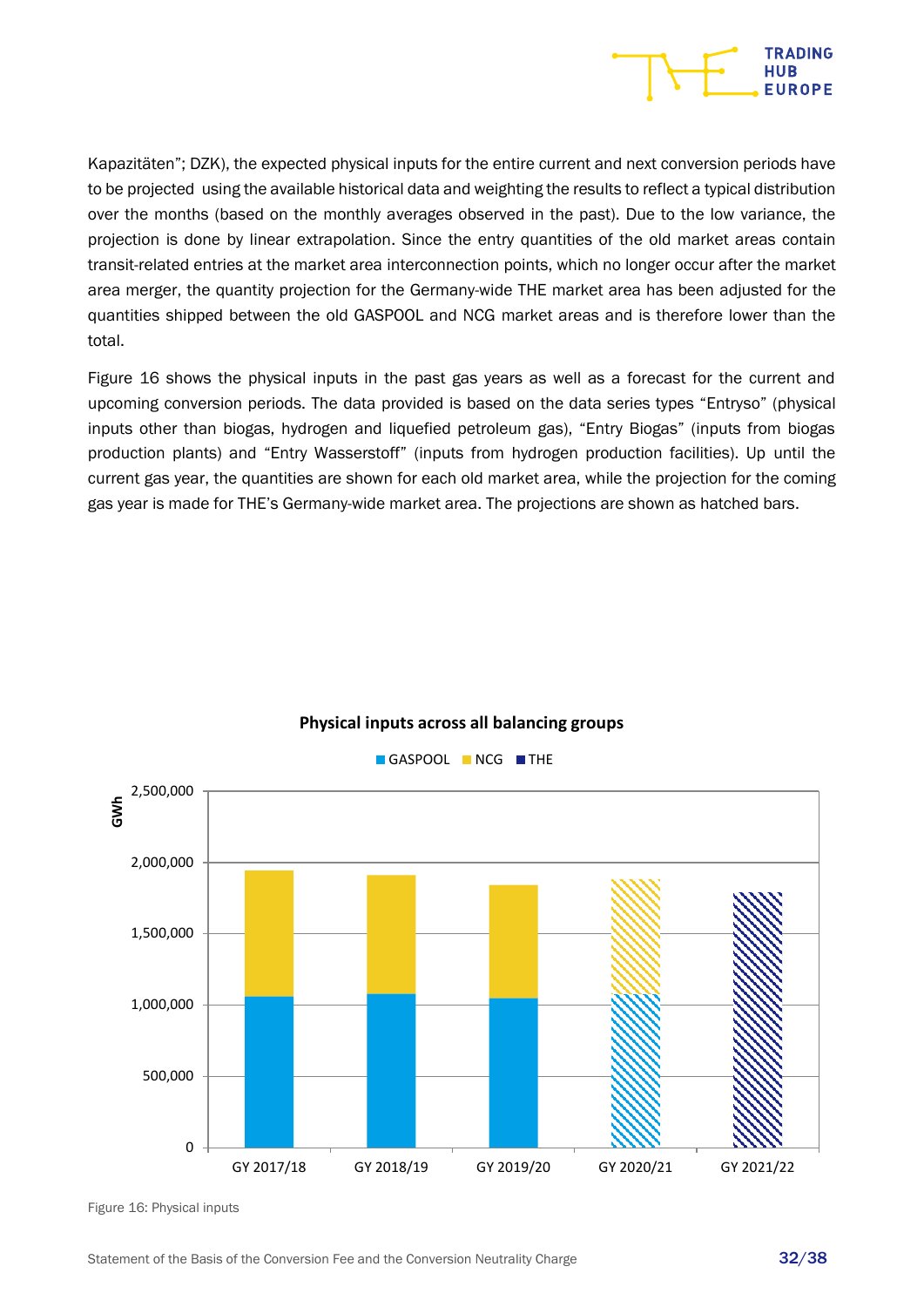## **TRADING HUB**

# <span id="page-32-1"></span><span id="page-32-0"></span>5 Determination of the liquidity buffer

Under the amended Konni Gas ruling of 21 December 2016, the market area managers have the right to allow for a liquidity buffer when setting their conversion fees and conversion neutrality charges. The intended function of this liquidity buffer is primarily to mitigate the liquidity risks that may arise due to the uncertainty inherent to projections or as a consequence of high conversion costs.

The actual costs caused by conversion activities can vary significantly, even though the general conditions shown in the model are almost the same. For example, the total commercial conversion costs across both of the old market areas were between EUR 5 million (GY 2019/20) and EUR 50 million (GY 2017/18 and 2020/21). In addition, there are periods in which very high costs were incurred for the procurement of low CV gas within a short space of time (for example, almost EUR 100 million within one week in February 2021). Even if these costs can only be attributed to the conversion system on a pro-rata basis, there are high margin requirements at the exchange, which must be taken into account as per the GaBi/Konni distribution.

As during the course of each conversion period liquidity is provided by the revenues that come in from conversion fee payments and conversion neutrality charges, the relevant liquidity buffer for setting the level of the conversion neutrality charge is the liquidity buffer we intend to achieve by the end of the relevant conversion period. This liquidity buffer serves to limit our risk exposure in the event of payment defaults and cases of insolvency, to pre-finance commercial conversion measures (incl. funds required for the pro-rata inclusion of costs for the contracting of long-term options and increased margin requirements of the clearing houses) and especially to manage the uncertainty associated with volume and price trends. In addition, the imminent termination of production of low CV gas from the Groningen field in the Netherlands poses a particular price risk. The prices for the procurement of low CV gas are far above the prices for the procurement of high CV gas, especially in winter. This effect could be further exacerbated by the reduction in low CV gas production volumes. However, in order to be able to ensure security of supply for low CV gas, the possible risk has been taken into account in the current liquidity buffer.

The forthcoming market area merger will give rise to additional uncertainties with regard to future quantity and price development and a possible reorientation of market participants, which could have an impact on established processes (e.g. data exchange, procurement portfolio or billing processes). The resulting risks were taken into account in the liquidity buffer.

The influence of the individual risks on the liquidity buffer is shown in [Table 2.](#page-33-0)

Our risk assessment in this context covers both the full next conversion period (twelve months) as well as the 2021/2022 winter season – which falls within the conversion period following the next conversion period – so that we can achieve the required balance in the conversion neutrality account by the start of that winter season.

Based on the above, we seek to achieve a liquidity buffer of EUR 98 million by the end of the next conversion period.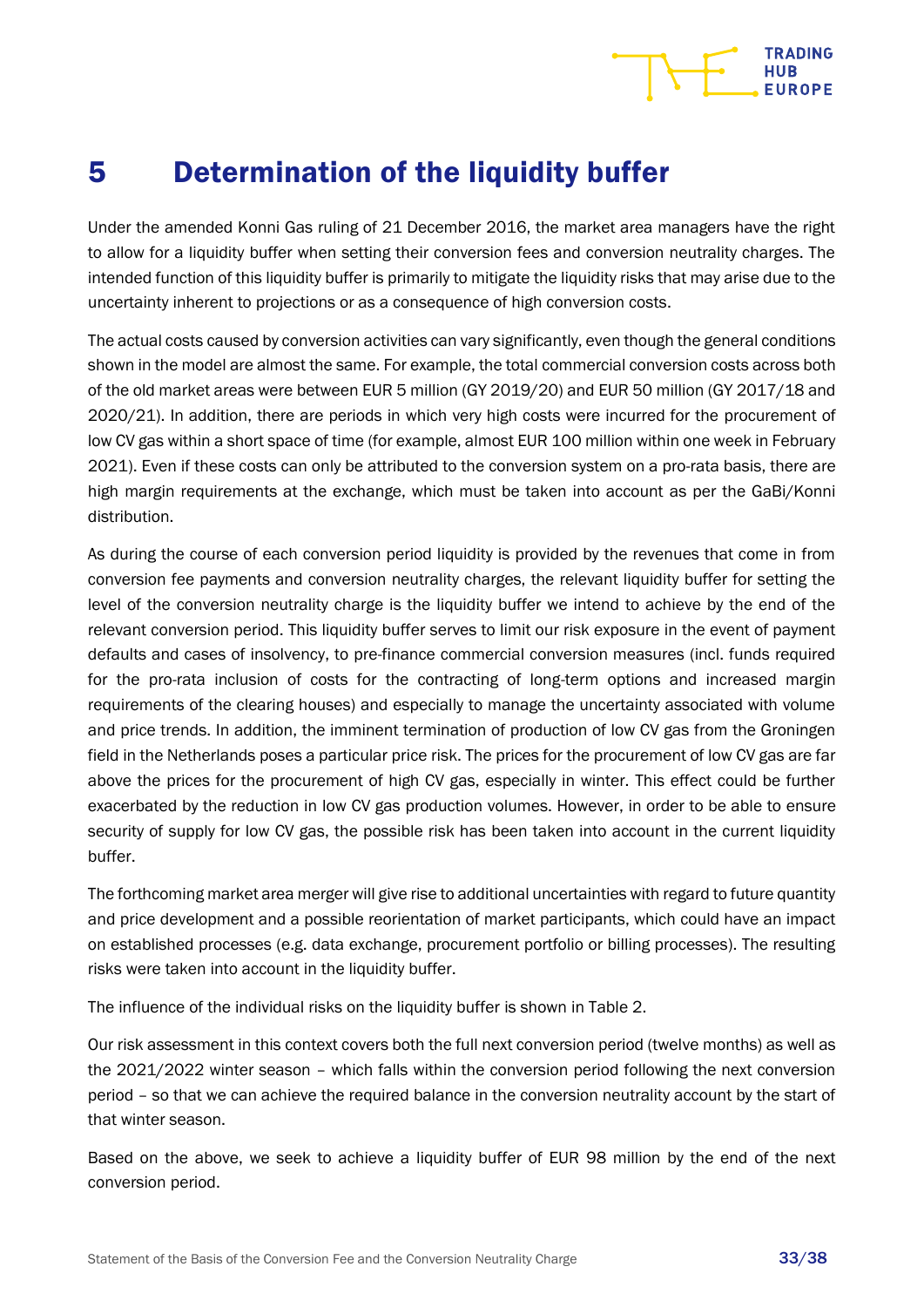

| <b>Risk</b>     | <b>Explanation</b>                                                                                  | Impact <sup>1</sup> on liquidity buffer |
|-----------------|-----------------------------------------------------------------------------------------------------|-----------------------------------------|
| Quantity risk   | Uncertainties, especially due to weather<br>conditions and the behaviour of market<br>participants. | High                                    |
| Price risk      | Uncertainties, e.g. due to gas shortage or<br>behaviour of market participants                      | High                                    |
| Further         | Portfolio effects, MMMA, BKA                                                                        | Medium                                  |
| Model risks     | Margin requirement due to increased balancing<br>gas demand                                         | Low                                     |
| Margin increase | Legal disputes, payment delays, market area<br>consolidation                                        | Low                                     |

<span id="page-33-0"></span>Table 2: Impact of the individual risks on the liquidity buffer

<sup>&</sup>lt;sup>1</sup> The assessment of the individual risks results from the relation of the respective individual risk to the liquidity buffer of the conversion system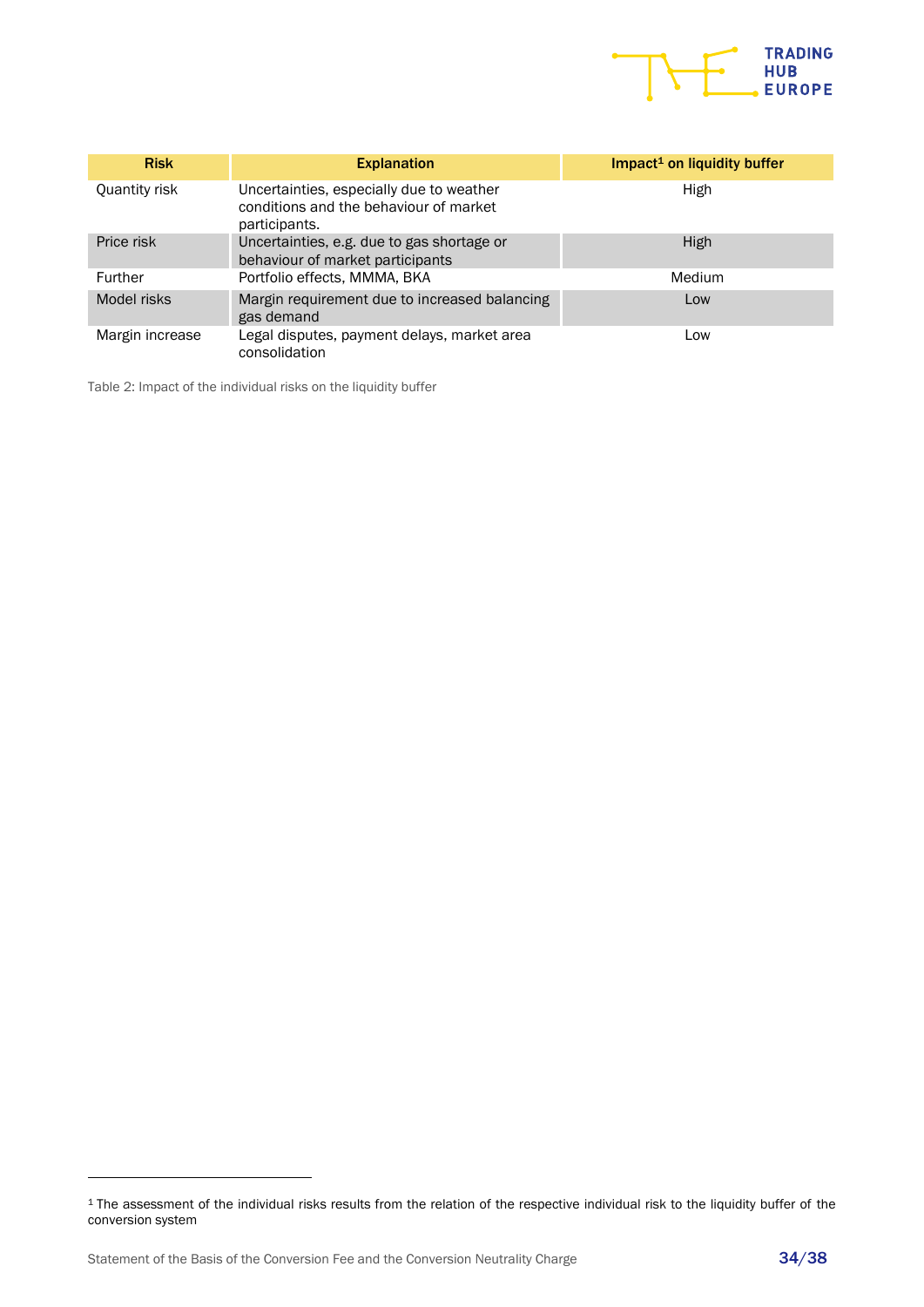# <span id="page-34-0"></span>6 Calculation steps to determine the applicable conversion neutrality charge

## <span id="page-34-1"></span>6.1 Projection of the actual overall conversion quantities expected

| <b>Direction of conversion</b> | Projection of the actual overall conversion quantity |
|--------------------------------|------------------------------------------------------|
| $H \rightarrow L$              | 36,476 million kWh                                   |
| $L \rightarrow H$              | 29,981 million kWh                                   |
| _ _                            |                                                      |

<span id="page-34-5"></span><span id="page-34-2"></span>Table 3: Projection of the actual overall conversion quantities expected for each direction of conversion

## 6.2 Determination of the planned use of the available technical conversion facilities

| Direction of<br>conversion | <b>Planned use of the available technical</b><br>conversion facilities covered by the<br>network operators' transportation tariffs | <b>Planned use of the available technical</b><br>conversion facilities not already covered by<br>the network operators' transportation tariffs |
|----------------------------|------------------------------------------------------------------------------------------------------------------------------------|------------------------------------------------------------------------------------------------------------------------------------------------|
| $H \rightarrow L$          | 5.650 million kWh                                                                                                                  | 63 million kWh                                                                                                                                 |
| $L \rightarrow H$          | 4.387 million kWh                                                                                                                  | 0 kWh                                                                                                                                          |

<span id="page-34-6"></span><span id="page-34-3"></span>Table 4: Determination of the planned use of the available technical conversion facilities

## 6.3 Projection of the use of commercial conversion measures

| <b>Direction of conversion</b>                                   | <b>Projection of commercial conversion measures</b> |  |
|------------------------------------------------------------------|-----------------------------------------------------|--|
| $H \rightarrow L$                                                | 20,221 million kWh                                  |  |
| L > H                                                            | 2.986 million kWh                                   |  |
| Table 5: Projection of the use of commercial conversion measures |                                                     |  |

<span id="page-34-7"></span><span id="page-34-4"></span>Table 5: Projection of the use of commercial conversion measures

## 6.4 Calculation of conversion costs

| Cost/revenue item                                                                                                     | <b>Projection of commercial</b><br>conversion measures |
|-----------------------------------------------------------------------------------------------------------------------|--------------------------------------------------------|
| Costs of technical conversion and blending facilities not included in the<br>transportation tariffs                   | EUR 0.1 million                                        |
| Revenue from conversion measures                                                                                      | EUR 582 million                                        |
| Conversion costs resulting from gas purchases for balancing purposes or<br>conversion-related gas import/export costs | EUR 672 million                                        |
| Conversion costs resulting from proportional long-term costs                                                          | EUR 9.1 million                                        |
| Total                                                                                                                 | EUR 99.8 million                                       |

<span id="page-34-8"></span>Table 6: Calculation of conversion costs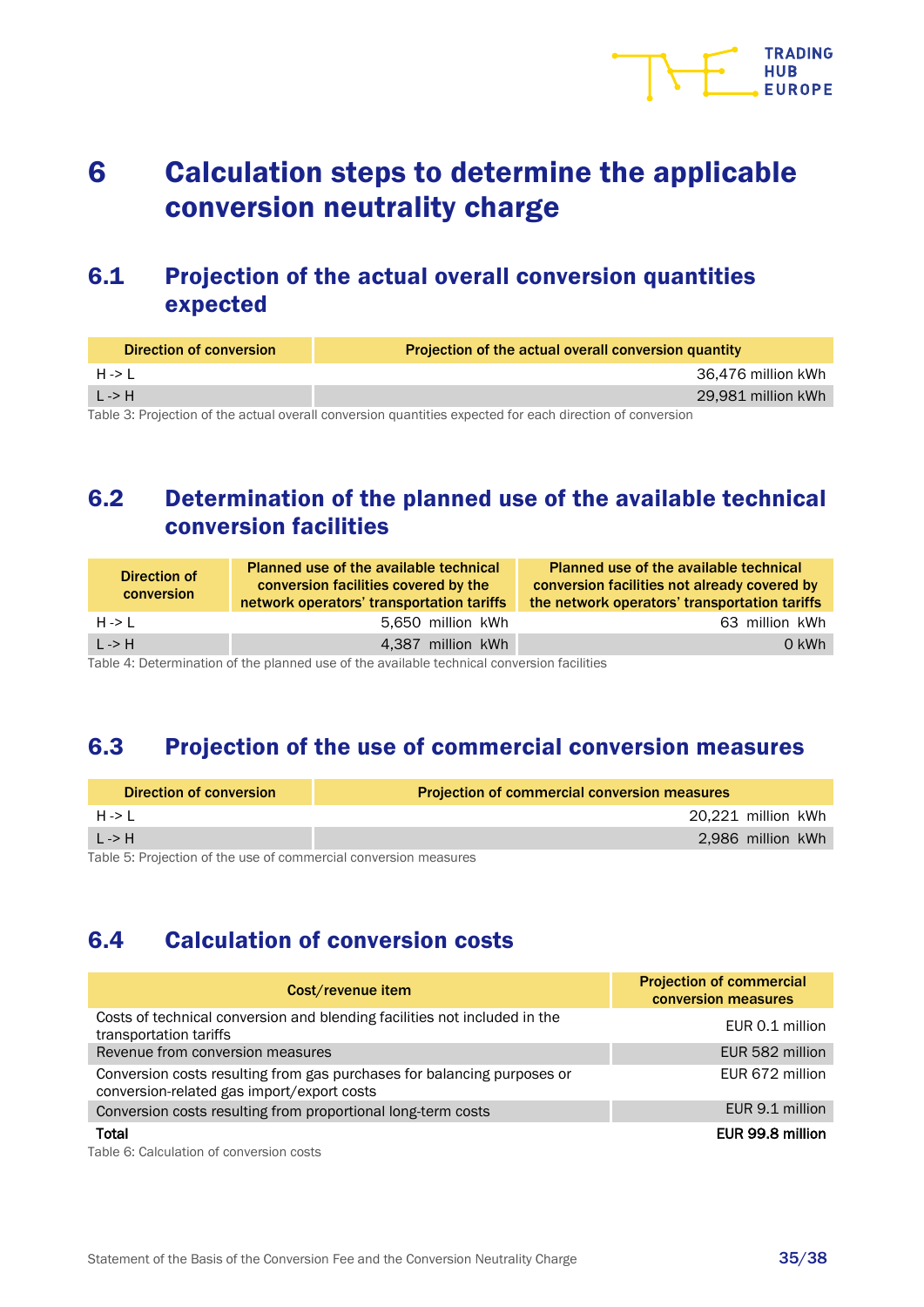

## <span id="page-35-0"></span>6.5 Projection of the virtual conversion quantities

| Direction of conversion | Projection of the virtual conversion quantities |
|-------------------------|-------------------------------------------------|
| $H \rightarrow L$       | 19.023 million kWh                              |
| L > H                   | 31,816 million kWh                              |
|                         |                                                 |

<span id="page-35-5"></span>Table 7: Projection of the virtual conversion quantities

## <span id="page-35-1"></span>6.6 Projection of the revenues expected to be generated from conversion fees

<span id="page-35-6"></span>Direction of conversion Projection of revenues from virtual conversion quantities H -> L 19,023 million kWh x 0.045 ct/kWh = EUR 8,6 million Table 8: Projected revenues from conversion fees

### <span id="page-35-2"></span>6.7 Determination of liquidity buffer requirements

Liquidity buffer requirements as at 30 Sept. 2022

<span id="page-35-7"></span><span id="page-35-3"></span>Table 9: Liquidity buffer

#### EUR 98 million

## 6.8 Projection of total physical inputs across all balancing groups

Projection of physical high CV and low CV gas inputs

1,786,822 million kWh

<span id="page-35-8"></span><span id="page-35-4"></span>Table 10: Projected physical input

## 6.9 Determination of the expected residual conversion costs to be recovered via the conversion neutrality charge with due regard to the required liquidity buffer

| Cost/revenue item                                                          | Projection of the commercial conversion measures |
|----------------------------------------------------------------------------|--------------------------------------------------|
| Projected conversion neutrality account balance as at<br>30 September 2021 | EUR 189 million                                  |
| Projected conversion costs                                                 | EUR 100 million                                  |
| Liquidity buffer requirements                                              | EUR 98 million                                   |
| Projected revenue from the conversion fee                                  | EUR 9 million                                    |
| Costs to be recovered via charge                                           | EUR 0 million                                    |

<span id="page-35-9"></span>Table 11: Expected conversion costs to be recovered via the conversion neutrality charge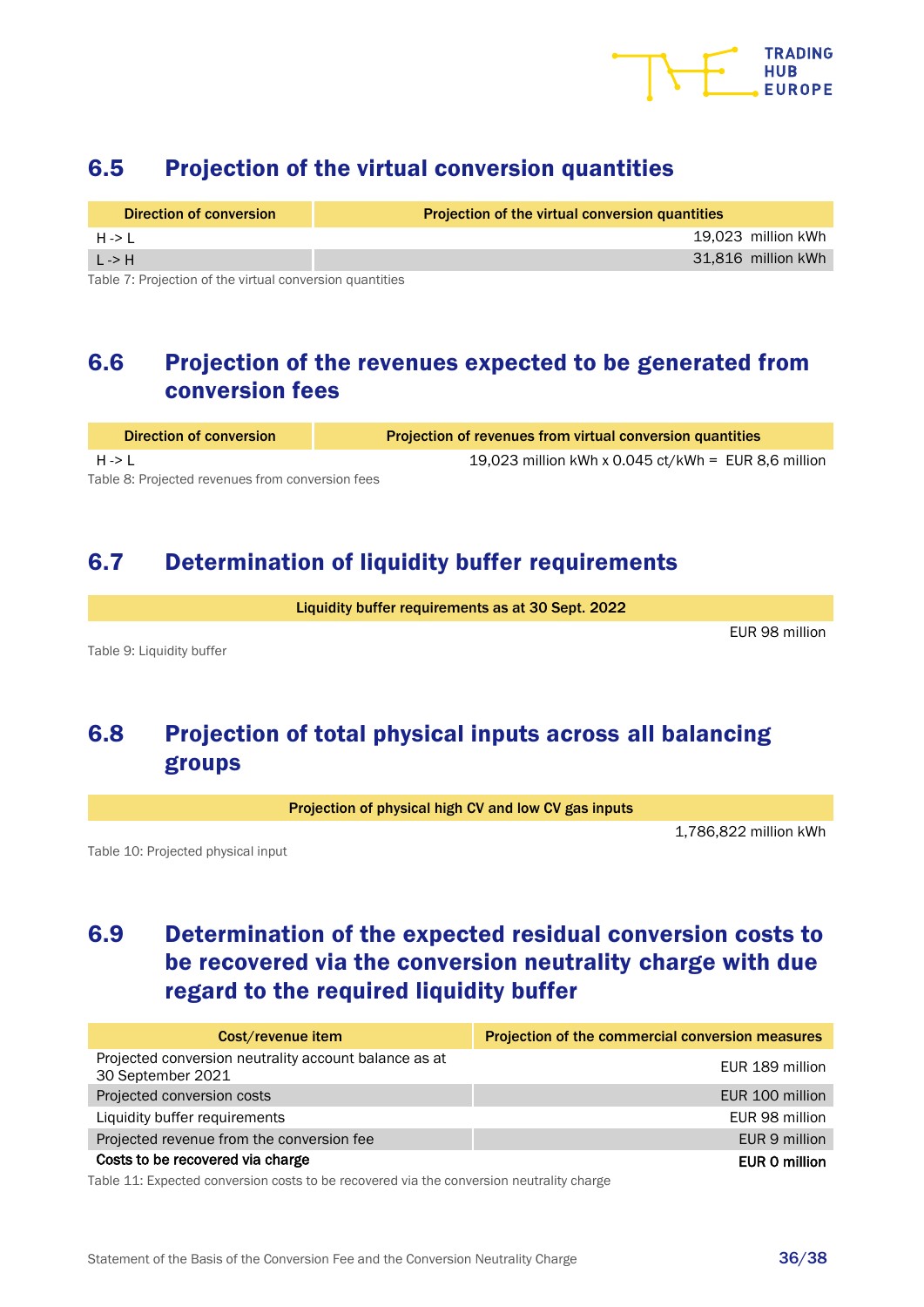

## <span id="page-36-0"></span>6.10 Calculation of the conversion neutrality charge

Required level of the conversion neutrality charge

EUR 0 million / 1,786,822 million kWh = 0.00 ct/kWh

<span id="page-36-3"></span><span id="page-36-1"></span>Table 12: Calculation of the conversion neutrality charge

# 7 Determination of the applicable conversion neutrality charge

#### Determination of the residual costs to be recovered

As was described in chapter [6](#page-34-0) we expect the balance of the conversion neutrality account to stand at approximately EUR 98 million – without taking account of potential revenues from conversion neutrality charges – at the end of the next conversion period. Considering the account balance needed to take account of the required liquidity buffer of EUR 98 million, this means that there will no deficit.

#### Calculation of the applicable conversion neutrality charge

Conversion neutrality charges are levied on all physical inputs (except inputs of gas made using capacity that is subject to transportation route restrictions), which means that the deficit must be divided by the projected physical inputs expected for the next conversion period.

As there is no deficit, we have set the applicable conversion neutrality charge at 0 EUR/MWh.

# <span id="page-36-2"></span>8 Decision on distribution of surplus

#### Estimate of surplus amount

As was described in chapter [5](#page-32-1) seek to achieve a liquidity buffer of EUR 98 million by the end of the next conversion period (30 September 2022). According to our conversion cost and revenue estimates, the balance available in the conversion neutrality account at the end of the next conversion period is expected to correspond to this amount.

We can make distributions only if we expect that there will be a surplus in the conversion neutrality account after we have taken account of our cost and revenue estimates and allowed for a liquidity buffer. As this is not the case in relation to the next conversion period, we will not pay any distributions to BGMs from the conversion neutrality account as of 30 September 2021.